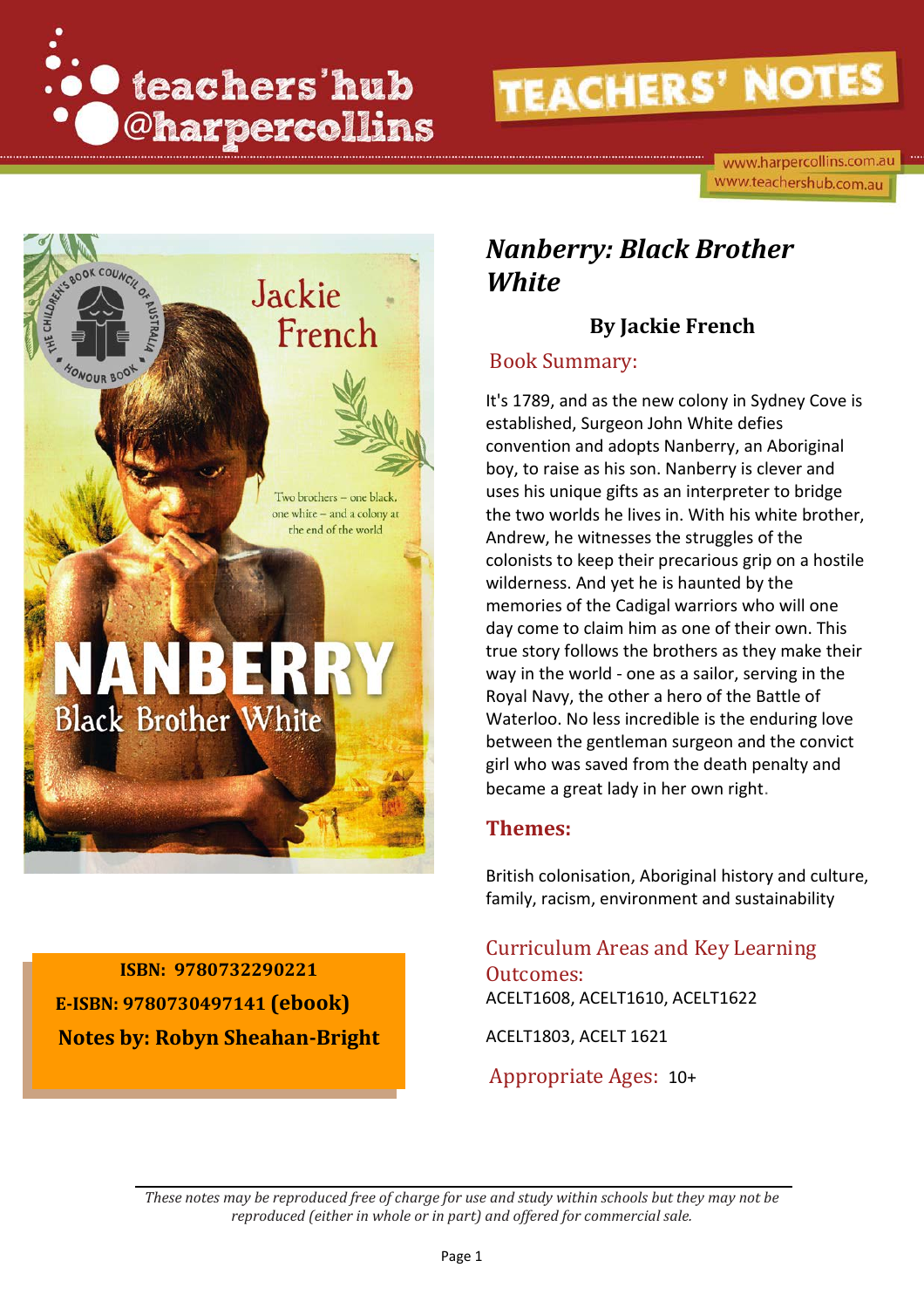

www.harpercollins.com.au www.teachershub.com.au

### **Contents**

**BOOK DESCRIPTION** 

#### **ABOUT THE AUTHOR**

#### **A WORD FROM THE AUTHOR**

#### **CHARACTERS**

- The Significance of Character
- Major Characters
- Minor Characters
- Character Arcs

#### **THEMES**

- Aboriginal People, History & Culture
- Early Settlement/Invasion
- Convicts and Officers
- Land Ownership and Management
- Women's Rights

#### **KEY QUOTES**

#### **CURRICULUM TOPICS**

- Language and Literacy
- SOSE

#### **FURTHER POINTS FOR DISCUSSION**

#### **NOTES ON THE TEXT**

#### **BIBLIOGRAPHY**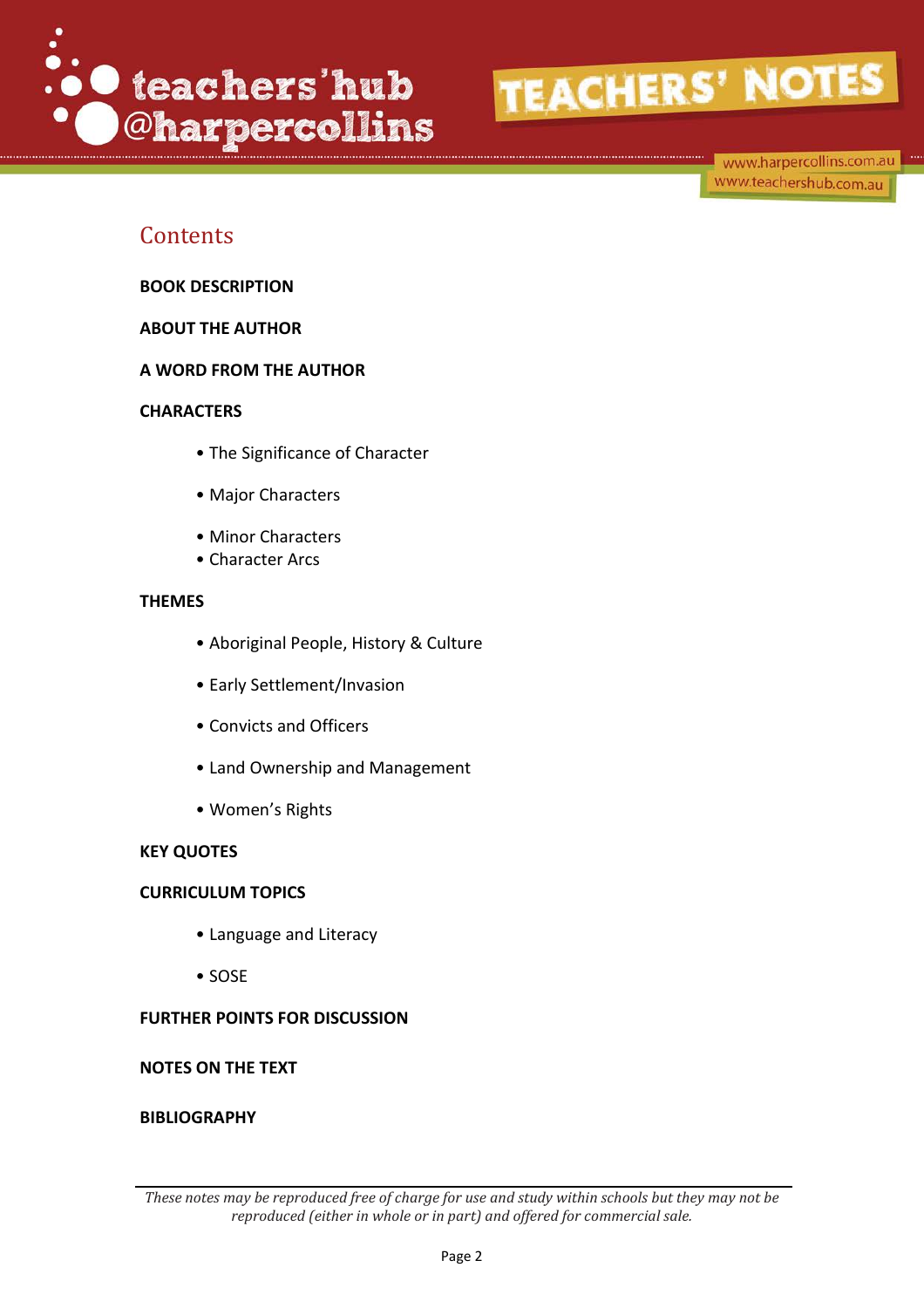

www.harpercollins.com.au www.teachershub.com.au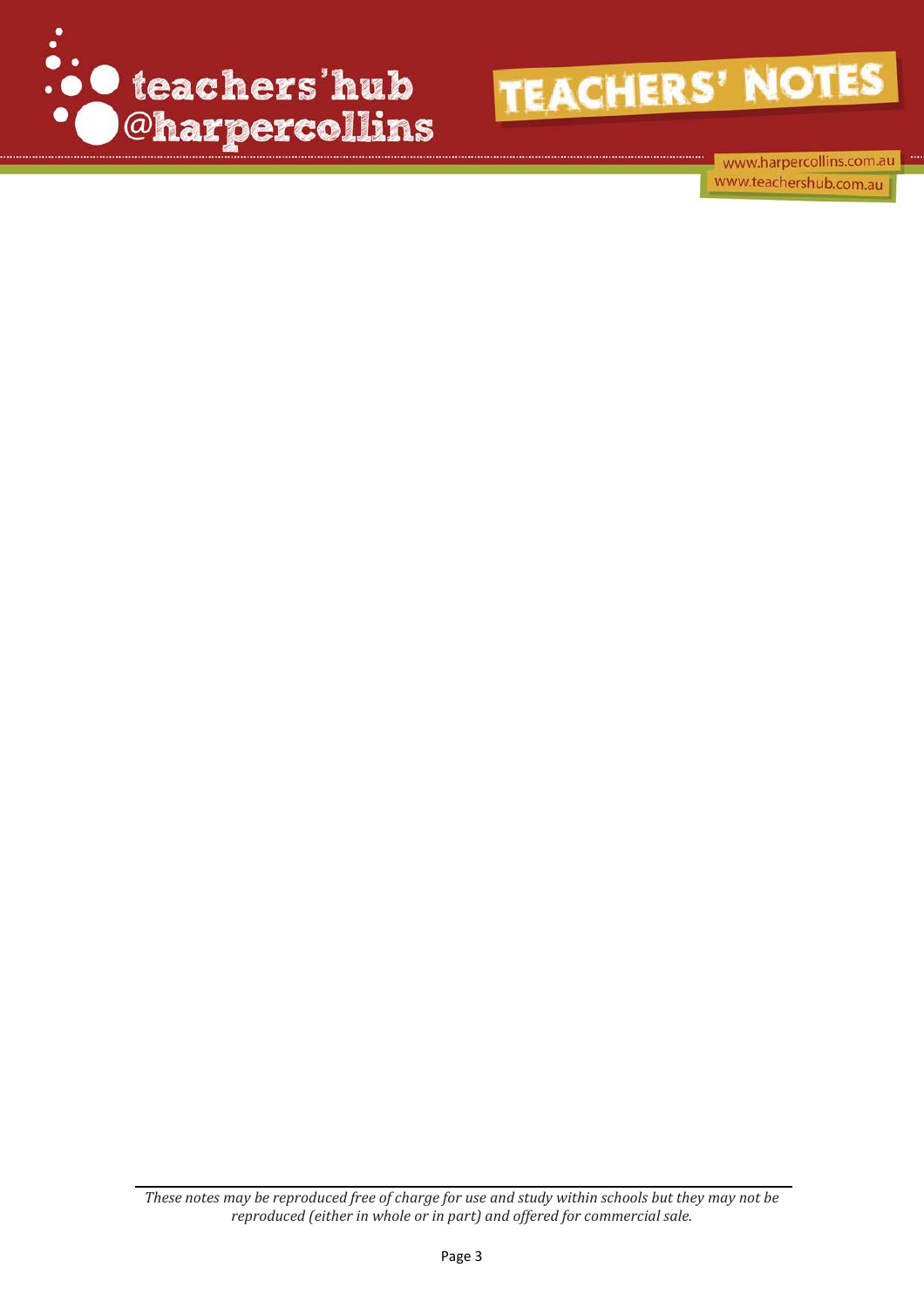

www.harpercollins.com.au www.teachershub.com.au

### BOOK DESCRIPTION

*'The breeze held the scent of strange things now, of memories of a world far away.'(p 4)* 

The year is 1788 when the book opens, and Nanberry is playing on the beach when he and his family are amazed to see strange ships arrive in Warrane (Sydney Cove). More than a year later, Surgeon John White who had arrived with the First Fleet under the command of Captain Arthur Phillip, is struggling to stem the tide of chronic illness, disease and injury suffered by those in his care. Governor Phillip sends him on a mission to rescue a group of Aboriginal people said to have been inflicted with the pox, and he returns with an eight year old Aboriginal boy named Nanberry, who has been orphaned. White decides to take the boy into his household as his 'son' and this decision provides the catalyst for the action. The experiences of the convict housekeeper Rachel Turner and Andrew, the child she has to Doctor White, are the further threads in a rich narrative which offers insights into the travails of those men involved in early settlement, of the contributions of women such as Maria and Rachel in this era, and above all, into the tragic displacement of Aboriginal people during that time.

Nanberry is a complex and pivotal character in this novel. As a child he is acculturated to white ways of thinking. But he also remembers his own cultural background. He is isolated by the fact that white people generally don't accept him and by the fact that his own people are suspicious of him as well. He also cherishes a deep-seated yearning for the sea, and eventually spends part of his life as a sailor. So he effectively lives in three worlds. At sea he is simply a 'sailor', whereas on land he is always reminded of how his two worlds (black and white) are split and yet remain intimately connected as well. His life is changed first when he swims under the sea as a child and finds it a 'new world' ( $p 1$ ) and then when the ships bring a hint of another world; and also bring men who try to re-create that world in this new place. Nanberry is tantalised by the mystery of these new people: 'If only he could slip between the wrinkle at the edge of the sea and sky.' (p 4)

Surgeon White is something of an enigmatic hero as well. He is not impressed by the new colony and yearns to return to England, to have a 'normal' family life. Nevertheless, he establishes a home in Port Jackson – with his servant Rachel, his foster son Nanberry, his illegitimate son Andrew and a pet o'possum. His tragedy is

*These notes may be reproduced free of charge for use and study within schools but they may not be reproduced (either in whole or in part) and offered for commercial sale.*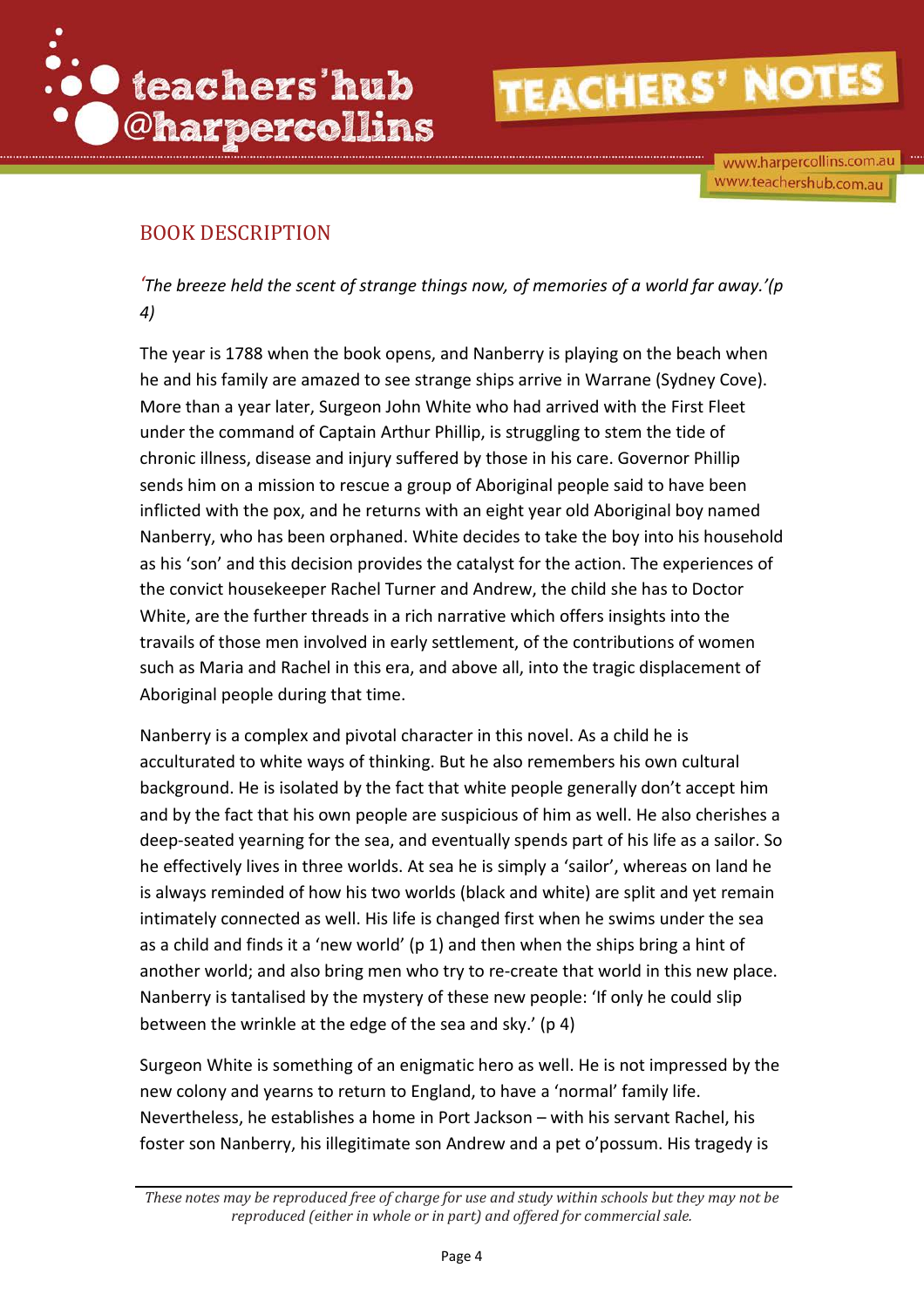

www.harpercollins.com.au www.teachershub.com.au

that he neither feels able to acknowledge his bond to his lover nor to his foster son, and that he believes his real son's only future lies in returning to England to be educated as a gentleman. Despite his caring nature, White fails to recognise that he has already found a family, and abandons a group of people who really care for him.

This novel describes the clash of two cultures and the consequences for both sides. In it, Jackie French has drawn again – as she has done in other novels such as A Waltz for Matilda – on early colonial history for her inspiration. It is a sweeping factional character novel which demonstrates that Surgeon White is just as much a prisoner of the society he grew up in as are the convicts he has been sent to treat. And it also implies that Nanberry is both victim and victor. Taken from his people, he is transgressive in both his mastering of white language and customs, and in his refusal to bow to the white man's subjugation.

This novel is therefore a lament for Nanberry's life, and a celebration of it as well.

### ABOUT THE AUTHOR

Jackie French is a multiple award winning and very diverse writer. Of her books she says on her website that: 'There were 132 at last count, slightly more than we have varieties of apples. If something is worth doing you may as well go heart and soul and boot leather ... I write for kids and adults, fiction, history, gardening, pests control , chooks and some that must be a nightmare for book shops to work out what genre they are. Have a look at 'which book?' for a probably not quite up to date list of what is where and for whom.' Her website offers further detailed and fascinating insights into her life and work.

http://www.jackiefrench.com.au

### A WORD FROM THE AUTHOR

'This book is based on extensive research, but its style is simple and straightforward, easy to read and understand, with vivid prose bringing to life the early days of Australia's first colony. I intended it to be read by the  $10 - 14$  age group, although younger children would identify with the young Nanberry. It would be suitable as a class set book, or a book to be read with parents, for younger children. Adults and teenagers too will identify with the love story of Rachel and Surgeon White.

*These notes may be reproduced free of charge for use and study within schools but they may not be reproduced (either in whole or in part) and offered for commercial sale.*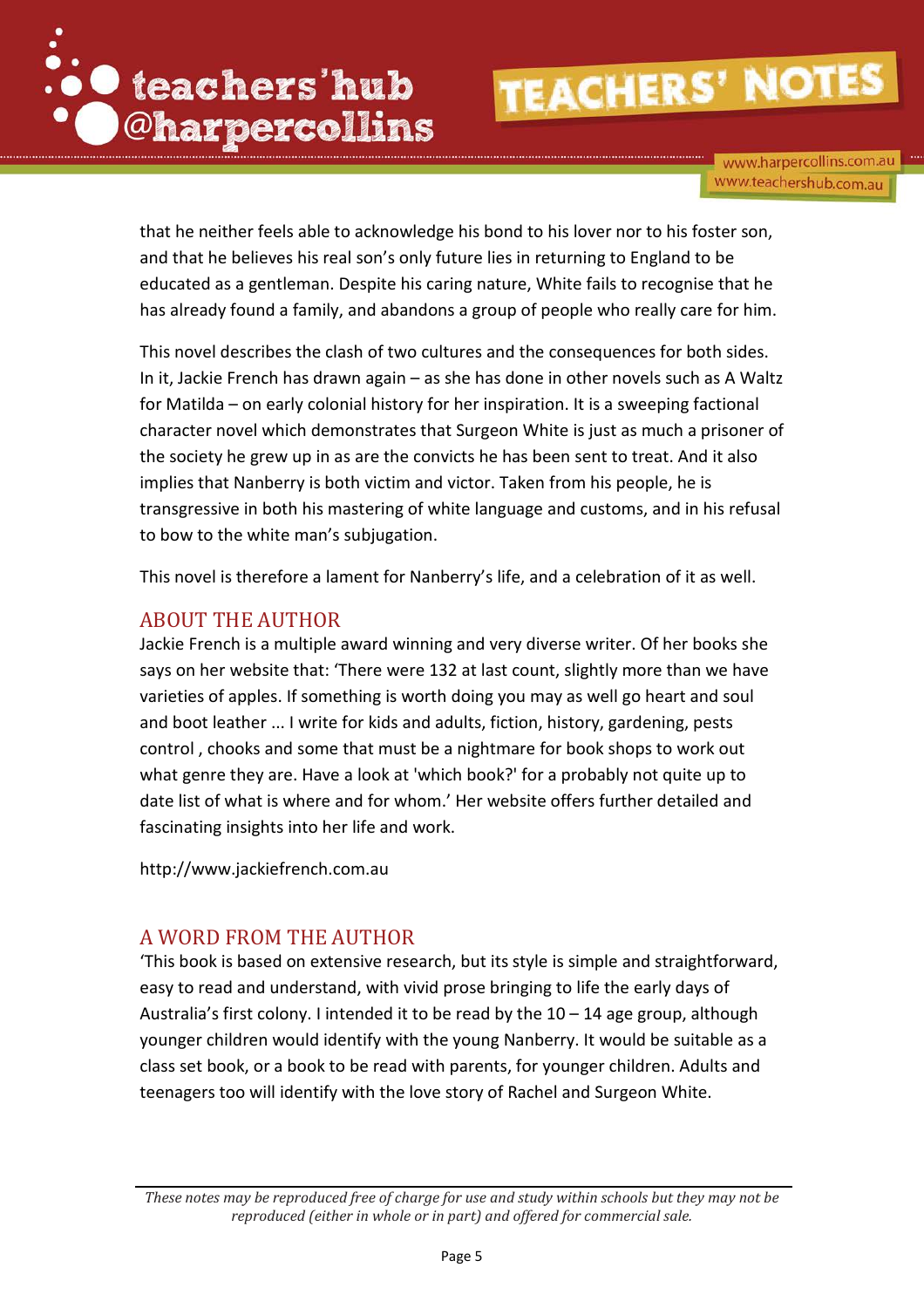

www.harpercollins.com.au www.teachershub.com.au

The inspiration for this book began when I thought about writing about Surgeon White and his pet possum. I'd known about the man and his passion for plants and animals since my mother read me his diaries when I was a child. But as I wrote, more information became available, from Old Bailey transcripts on line, to letters from sailors. The book changed to a love story between a lonely man and a convict girl; then moved on to the extraordinary story of their hero son.

'I had already written the first version of the book when an unexpected meeting with one of Nanberry's descendants made me rethink it all. The book became the story of two brothers, two worlds, and the triumph as both boys found heroism and fulfilment. '

### **CHARACTERS**

### • **The Significance of Character:**

Characters are the heart of any narrative, the catalysts for action, and the central core around which all other narrative aspects must revolve and work. In this work there are several major characters (some of whom figure briefly in the action) and a cast of minor ones.

#### **Discussion Point:**

Apart from Dr White, Nanberry and Rachel Turner, which other

character(s) did you consider to be central to the novel's plot and themes, and why?

### **• Major Characters:**

Surgeon White is a trained surgeon who has radical views on medicine and who genuinely cares for those he treats; Nanberry Buchanau White is one of the Cadigal people, and is a skilled linguist and successful sailor, amongst his other talents; Rachel Turner is an intelligent young woman who has been sent to the colony as a convict who is assigned to Dr White and becomes his mistress; John Moore is a generous-spirited and honest carpenter who prospers in the colony, later marrying Rachel; Maria is former servant to Dr White who then marries Jack Jackson, and is widowed, and remains a close friend of Rachel's; Captain Andrew White becomes a soldier before returning to Australia years later, to find the home he had never really forgotten.

*These notes may be reproduced free of charge for use and study within schools but they may not be reproduced (either in whole or in part) and offered for commercial sale.*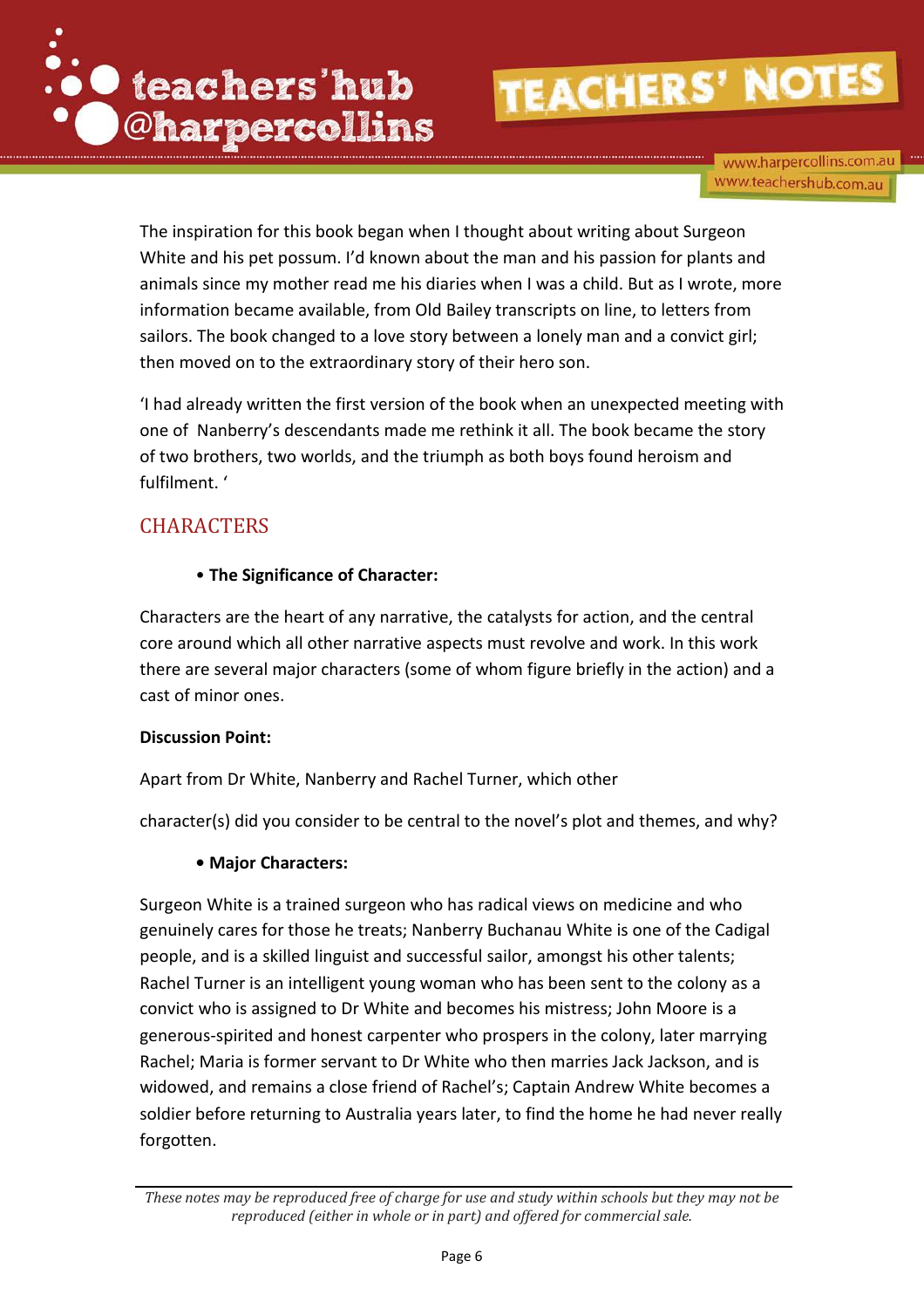

www.harpercollins.com.au www.teachershub.com.au

#### **Discussion Point:**

Which of the main characters did you find most appealing, and why?

#### • **Minor Characters:**

Several people appear a number of times, if fleetingly, e.g. Yagali, Bennelong, Balloonderry, Booroong, Lon, Garudi, Jack Jackson, Mr Tench, Colbee, Governor Phillip.

#### **Discussion Point**:

Is there a minor character who might have played a larger part? Why would you have liked to have seen more of this character? For example,

Jackson's early appearance was memorable, and one could well have heard more of

his life.

#### • **Character Arcs**

Character Arcs are the curve on which key events show how a character grows or

develops in response to events and to interactions with other characters in the

novel.

#### **Activity:**

Choose a character and trace an arc on which key events indicate some aspect of their personality or change in their behaviour. Two examples are:

Nanberry, whose adoption as a child has a significant effect on him. From wanting to become 'English', he gradually realises that he is neither one thing nor another, and is accepted by neither black or white; he resolves to rediscover his heritage and become a 'man' in the traditional way; he also becomes a seaman, which adds

*These notes may be reproduced free of charge for use and study within schools but they may not be reproduced (either in whole or in part) and offered for commercial sale.*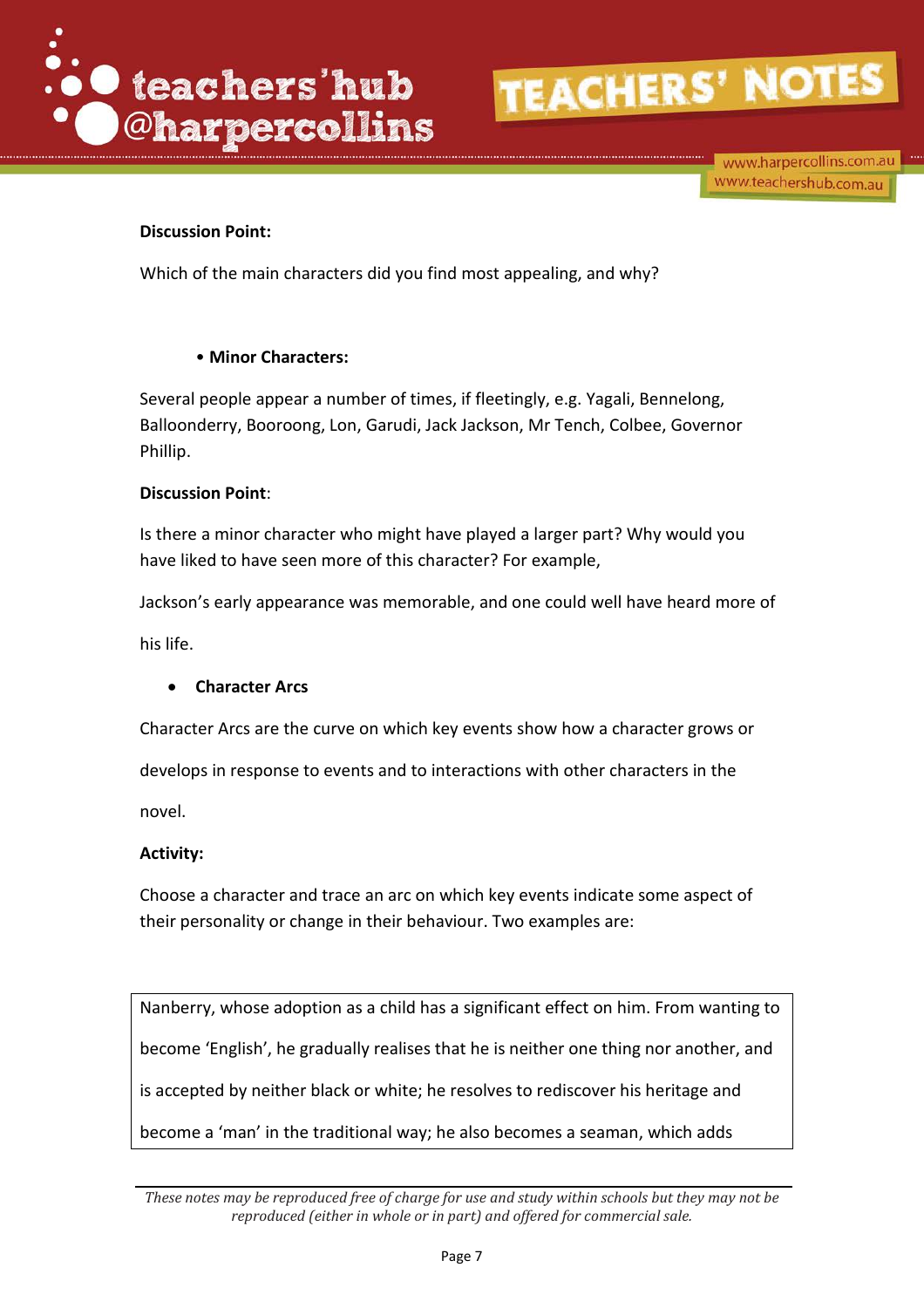

www.harpercollins.com.au www.teachershub.com.au

another 'layer' to his character.

Rachel has had a journey which might have ended in a number of ways. Her betrayal

by a gentleman sent her to Australia; she might have died as a poor servant or

prostitute in England, or been raped on board; she avoided that, and then was lucky

enough to be taken in by a man with scruples, Surgeon White. She becomes a gentlewoman in his house, and learns her own power. Her marriage to Moore allows her the freedom to become a respected and influential woman.

#### **Discussion Point:**

How might life have been different for Rachel? What other turning points in her life might she have had?

#### THEMES AND BACKGROUND

#### • **Aboriginal People, History & Culture**

Until relatively recently, much of the history of Aboriginal people was neglected due

to a lack of written records, and to wilful destruction of their history by the

processes of colonial invasion. Historians and fiction writers drawing on historical

records are restoring some of this history.

Aboriginal self-determination was quelled for decades after early failed experiments

in brokering an equal relationship between white and black. Like Nanberry, many

were tolerated only when they adhered to white society's rules, and became either

servants or were patronised as foster children and sometimes later discarded.

#### **Discussion Point:**

Did Surgeon White treat Nanberry fairly in your opinion?

*These notes may be reproduced free of charge for use and study within schools but they may not be reproduced (either in whole or in part) and offered for commercial sale.*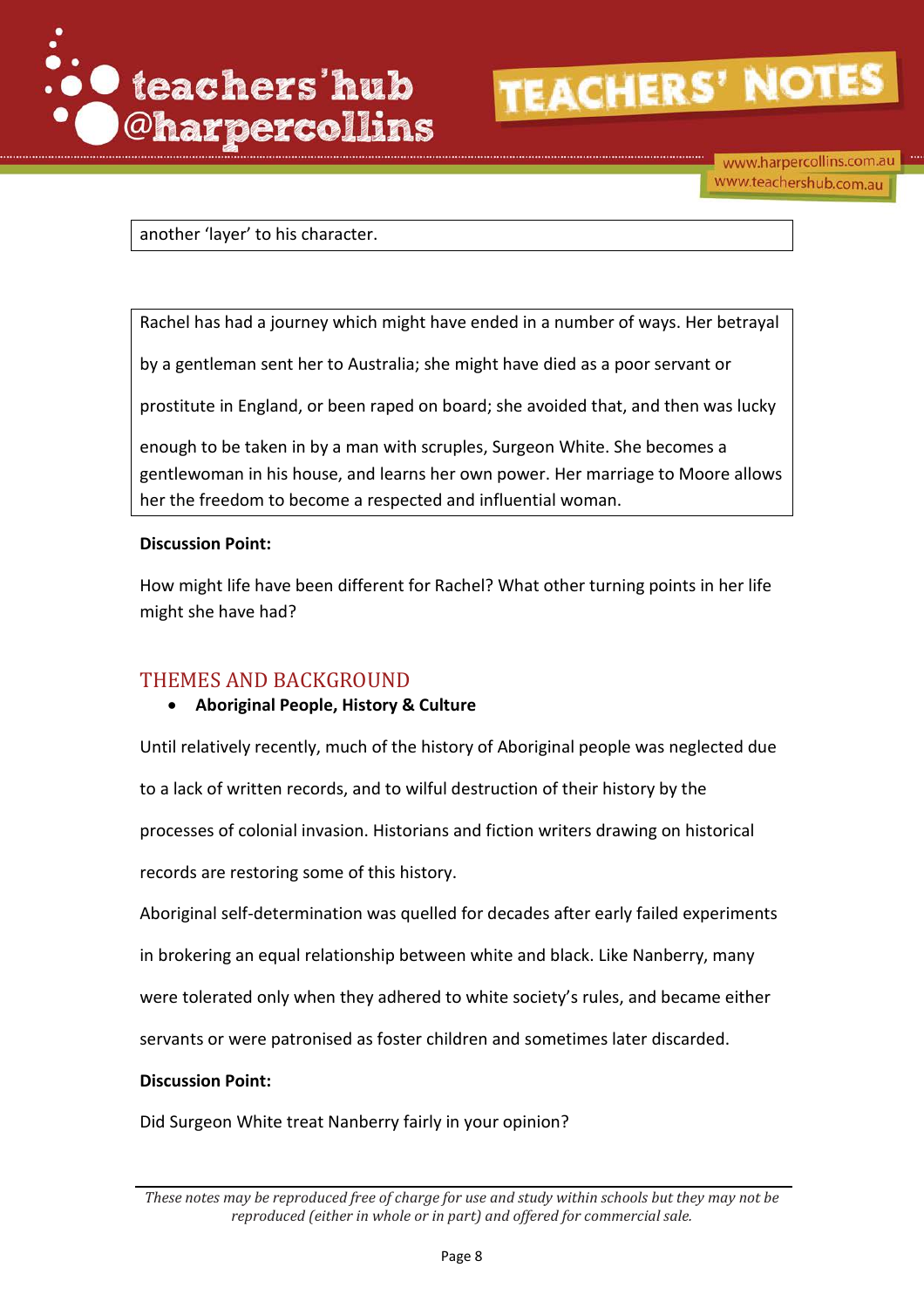

www.harpercollins.com.au www.teachershub.com.au

Despite his best intentions, White treats Nanberry generally not as a foster son but as a 'pet' not unlike the o'possum. It's no accident thematically that both are left behind when White returns to England. What else might White have done to make Nanberry's future a brighter one? How does Nanberry take control of his own destiny?

Nanberry was a real person, possibly the nephew of Bennelong after whom the

famous landmark and an electorate in Sydney are named. Bennelong's life has been

documented, and the story of the discovery of his gravesite has been in the news

this year.

[See Eamonn Duff 'Found: Long-Lost Grave of Bennelong' SMH March 20,

2011 <http://www.smh.com.au/nsw/found-longlost-grave-of-bennelong-201103191c1bt.html> ]

Nanberry's life has also been traced in a range of documents, as well.

#### **Discussion Point:**

Study the lives of these two men and of other Aboriginal people in this era, whose lives have been documented. What do their stories have in common?

Where do they differ?

Older students might also read Kim Scott's novel That Deadman Dance (2010) as a fictional example of such displacement.

Racism is deeply embedded in the interactions typified in this novel. Jackie French

makes an explanation (in her 'Apology' at the beginning of the book) regarding the

racist attitudes and words necessary to give the real flavour of the times she's

describing in Australia.

#### **Discussion Point:**

Discuss how the white people in this novel treat Aboriginal people.

*These notes may be reproduced free of charge for use and study within schools but they may not be reproduced (either in whole or in part) and offered for commercial sale.*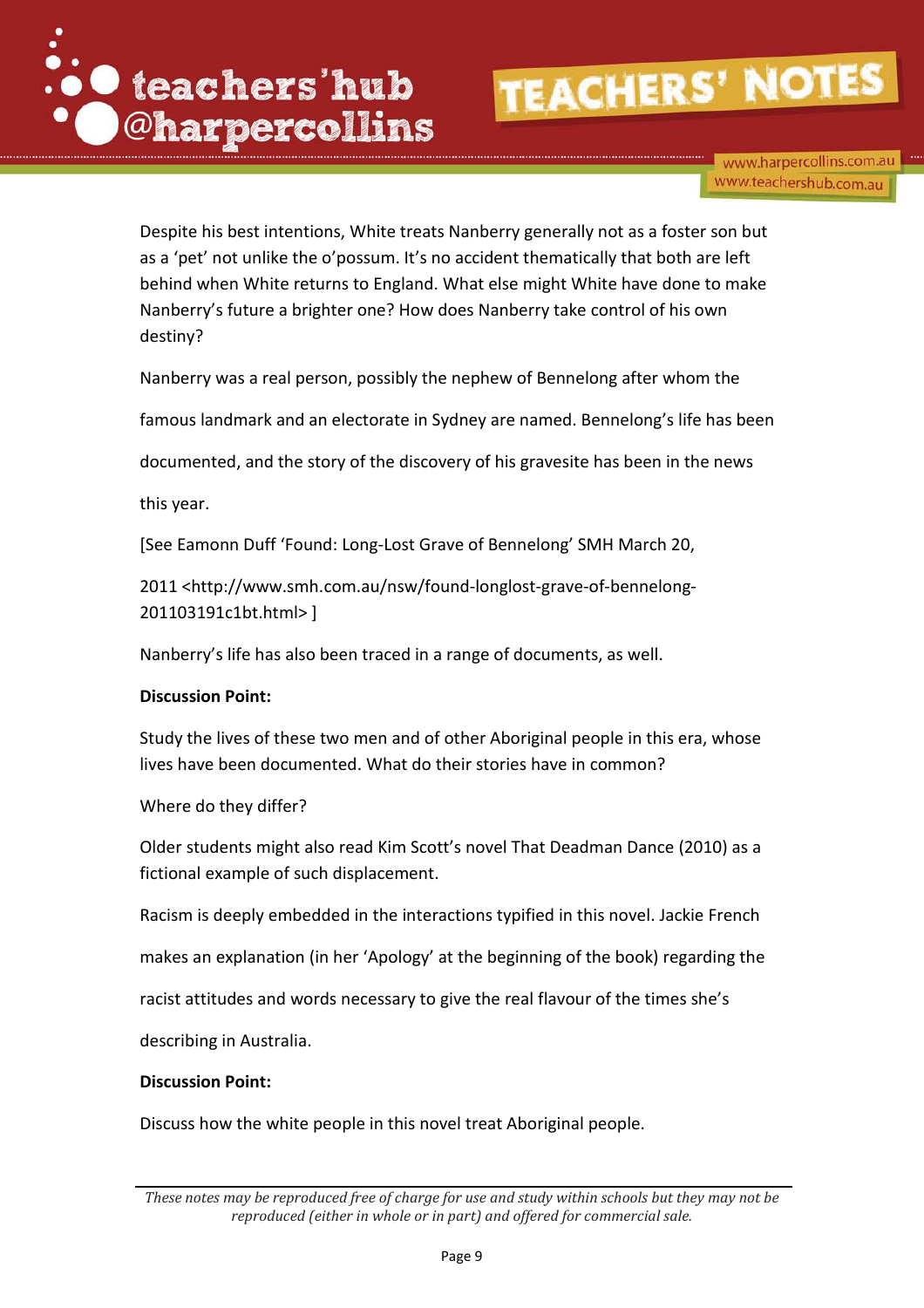

www.harpercollins.com.au www.teachershub.com.au

What instances of racism were in evidence?

Violent conflict was rife in these early years, although successive generations have

sought to deny the existence of such massacres and armed conflicts, and some

commentators continue to do so.

#### **Discussion Point:**

Research the interactions between Aboriginal people and white settlers. Read books such as Henry Reynolds' The Other Side of the Frontier (2006) to give some context. Discuss these conflicts and the role played by white settlers in decimating the populations of Aboriginal people.

Apart from the effects of violent conflict, many Aboriginals died of introduced illnesses such as small pox and influenza.

#### **Activity:**

Read about how settlement affected Aboriginal people in terms of their health, food sources, lifestyle and culture. Write a newspaper article detailing this.

People in the novel are surprised by Nanberry's dress in gentlemen's clothes, his command of English manners, and ability to speak English.

#### **Discussion Point:**

Do such reactions stem from ignorance, insecurity, prejudice or fear?

There are many references to Indigenous beliefs in the text, for example:

initiation ceremonies (pp 212-5), a warrior's code of honour (p 10), and communal rather than individual ownership of land which is crucial to Aboriginal belief.

#### **Activity:**

Read and research Aboriginal cultural beliefs and languages. Consider how

these differ in various parts of Australia.

*These notes may be reproduced free of charge for use and study within schools but they may not be reproduced (either in whole or in part) and offered for commercial sale.*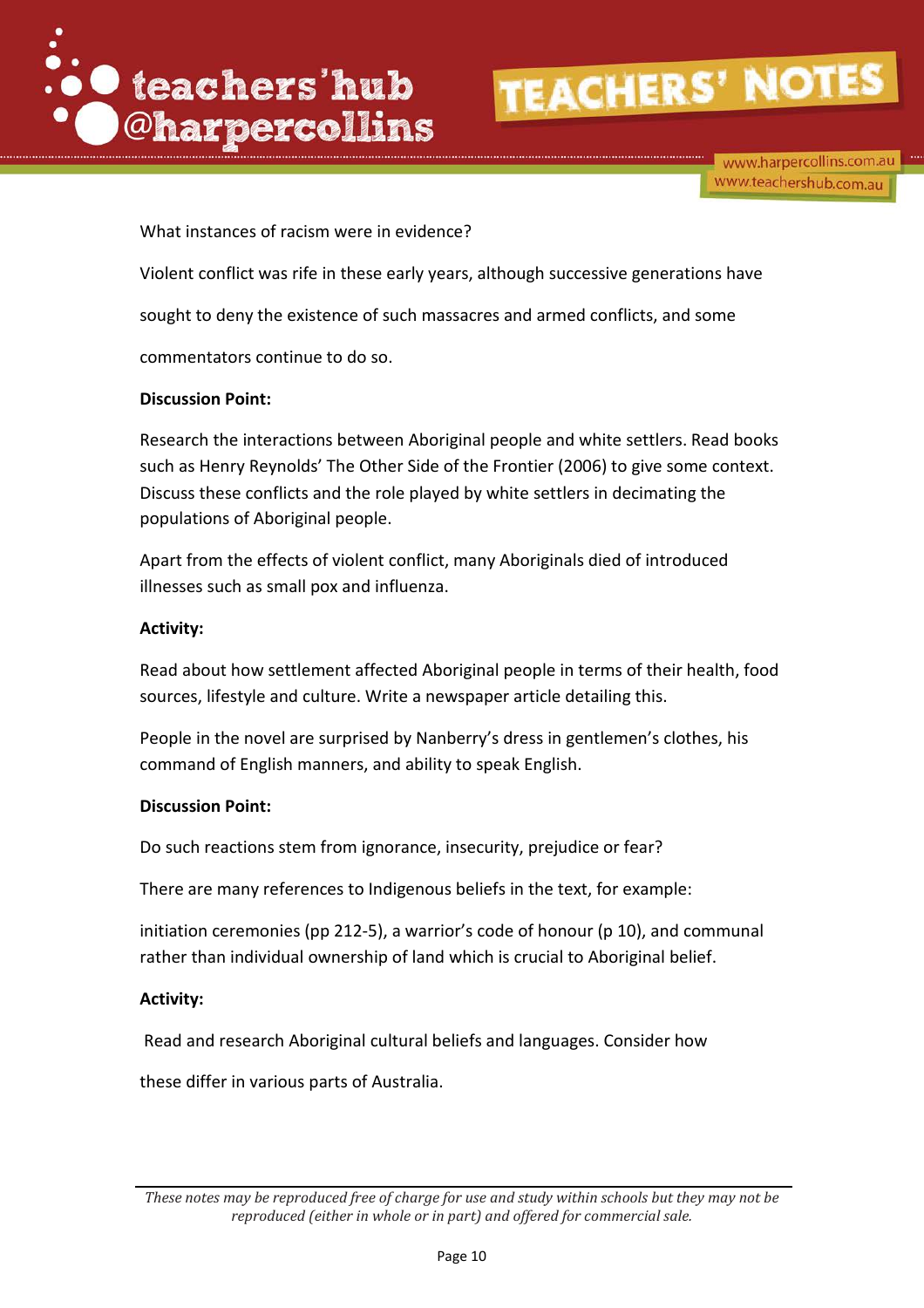

www.harpercollins.com.au www.teachershub.com.au

#### • **Settlement/Invasion**

This novel takes place in the first years of white 'settlement' (some call it 'invasion') in Australia. It demonstrates how tenuous that first settlement was, and challenges views of the history which present it as a triumph over nature and adversity. Not only did the powers in England appear to abandon this sorry group of settlers in the first years, when the ship that was to supply them was wrecked on the way, but many themselves demonstrated attributes which were not terribly admirable, such

as ignorance, laziness, corruption, greed, cruelty and violence.

#### **Discussion Point:**

Invite students to discuss these years with reference to this novel, and to other nonfiction sources.

The commonly presented myth about early convicts was that many were simply petty thieves. Some historians (such as Robert Hughes) however have now recognised that they were often the very dregs of society and that the soldiers, too, were not always of high calibre.

#### **Discussion Point:**

What did the lack of moral fibre amongst these early settlers mean for the colony?

Read other books about early settlement. [See Bibliography below.]

#### **Activity:**

*These notes may be reproduced free of charge for use and study within schools but they may not be reproduced (either in whole or in part) and offered for commercial sale.*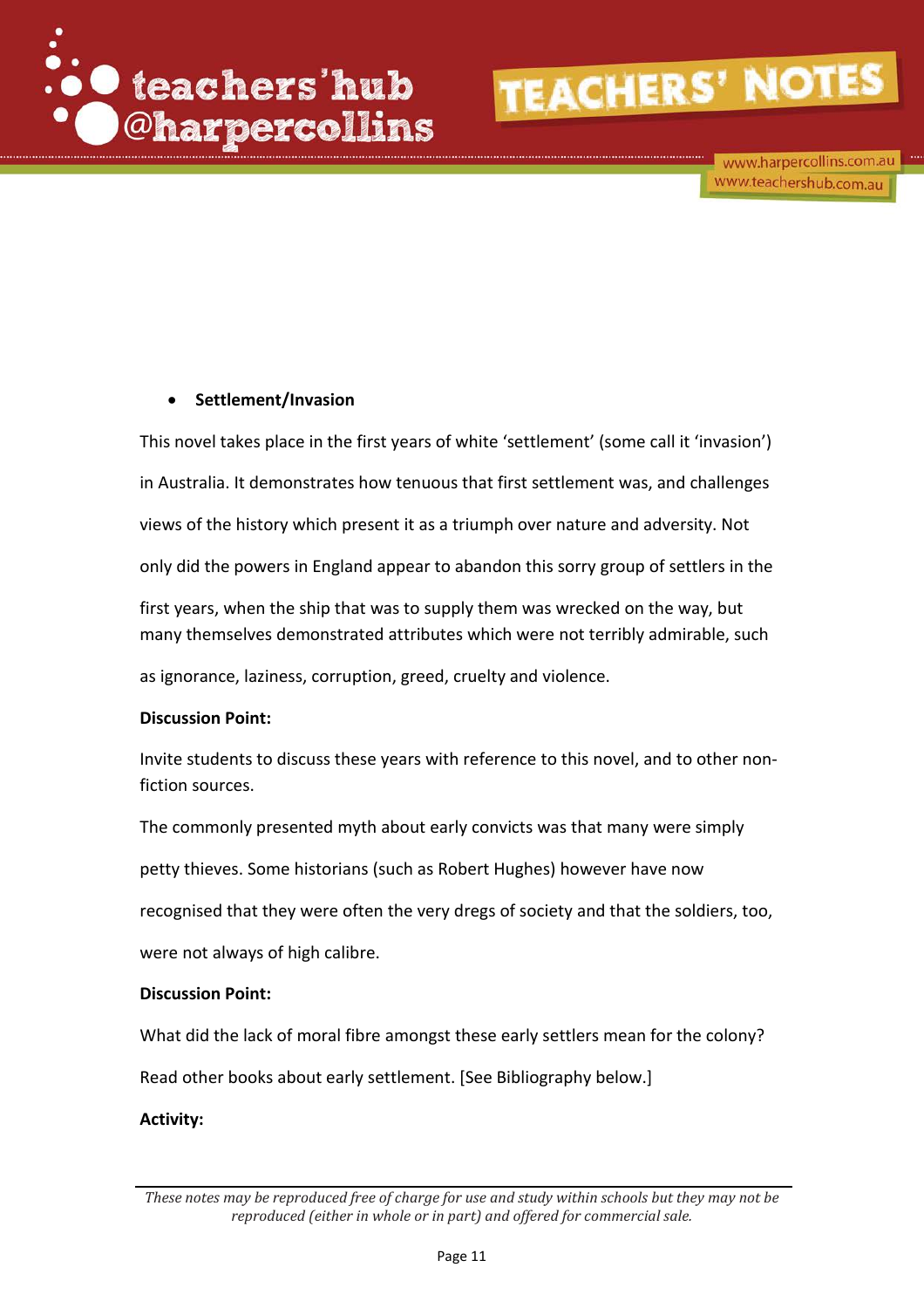

www.harpercollins.com.au www.teachershub.com.au

Prepare a display based on your reading, containing creative responses by the students to what they read.

#### • **Convicts and Officers**

The convicts in this novel clearly are regarded as lesser class citizens. And yet some gained their ticket of freedom and became prosperous citizens.

#### **Discussion Point:**

What hurdles did they have to overcome in order to achieve a free life? (Read the novel carefully in order to answer this question.)

Many of the officers and soldiers in this novel do not behave admirably. There are

stories of drunkenness, brutality, corruption and violence. (The military forces at that

time actually earned the nickname 'Rum Corps' for their behaviour.) In what ways

did these men abuse their power?

#### **Activity:**

Research the times and the behaviour of groups such as the NSW Rum Corps. [See for example, '1788-1810–Early European Settlement' http://www.parliament.nsw.gov.au/prod/web/common.nsf/key/historyearlyeurope

ansettlement

#### **Land Ownership and Management**

The novel opens with a lyrical prologue in which Nanberry is playing with his family

and friends. It is headed 'Warrane (Sydney Cove), The Time of Many Fish and

Feasts' indicating that the Aboriginal people had their own names for places later

*These notes may be reproduced free of charge for use and study within schools but they may not be reproduced (either in whole or in part) and offered for commercial sale.*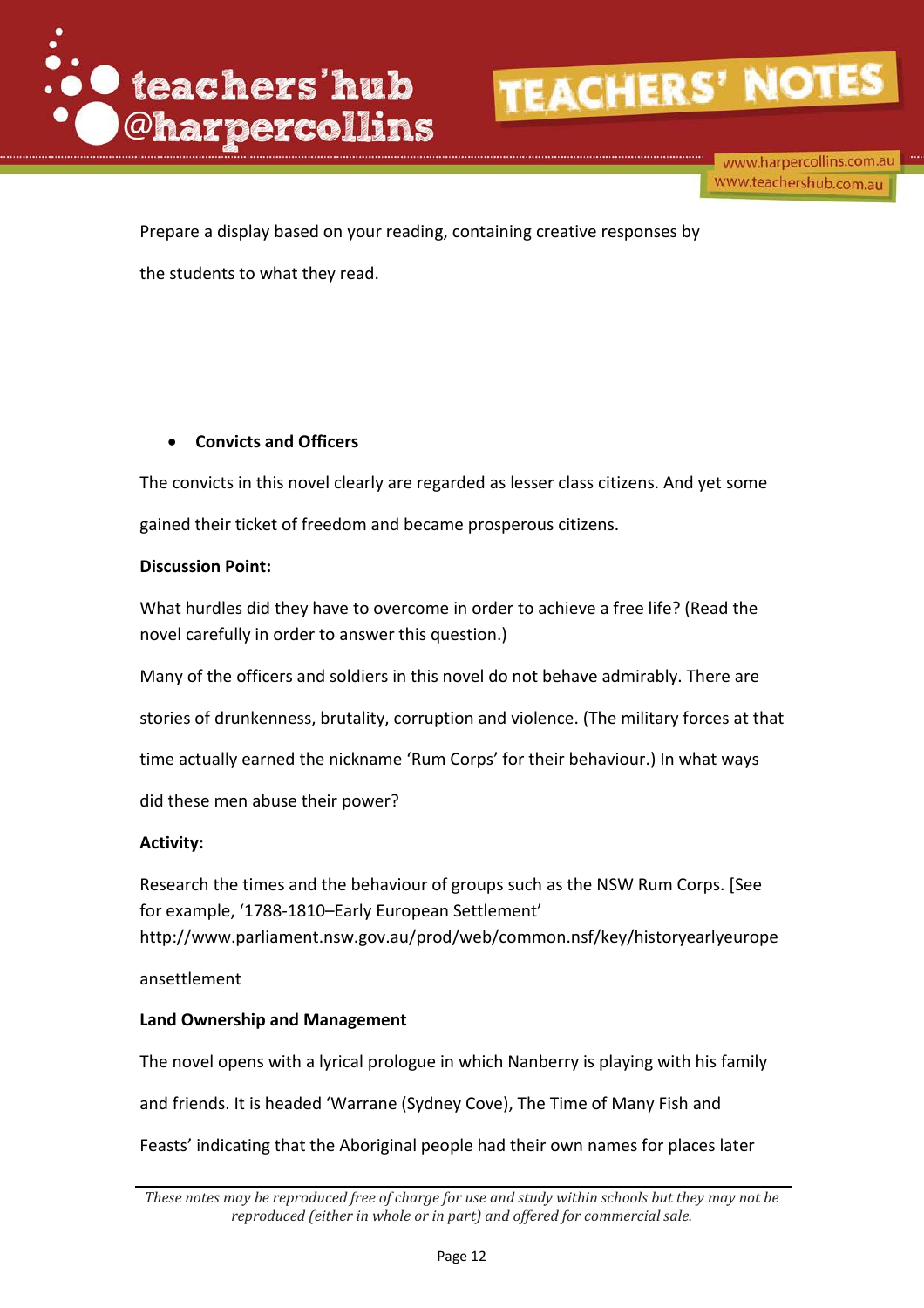

www.harpercollins.com.au www.teachershub.com.au

renamed by white settlers, and that they also relished times when they knew particular foods would be plentiful. Nanberry thinks to himself: 'There was a time for the settling of disputes, and a time to go west to feast on eels, a time when the bees wore fluffy yellow pollen on their legs, when you knew that in another season of moons the nectar would flow sweet and pale green when you poked a stick into the honey trees.'(p 13)

#### **Discussion Point:**

Find out more about Aboriginal placenames and understanding of seasons.

For example, in the area where you live, what Aboriginal place names can you locate?

Often in the novel, Nanberry and other Aboriginal people are shocked by the filthy surroundings in the white camps; by how they dirty the drinking water and ruin the local land. This is at stark odds to the idea that white people came here and 'made use' of the land where the Aboriginal people were 'doing nothing with it'. The myth that white settlement brought 'civilisation' is challenged by the actuality.

#### **Discussion Point:**

Research Aboriginal land use and cultivation practices and how they kept all water sources clean

Many of the early settlers failed to recognise the abundance of food in this new

colony because they were used to a certain diet, or had never even cooked for

themselves.

#### **Activity:**

Research and read about food in early colonial days. How much did the white settlers desire to replicate the foods of England determine how they used or

*These notes may be reproduced free of charge for use and study within schools but they may not be reproduced (either in whole or in part) and offered for commercial sale.*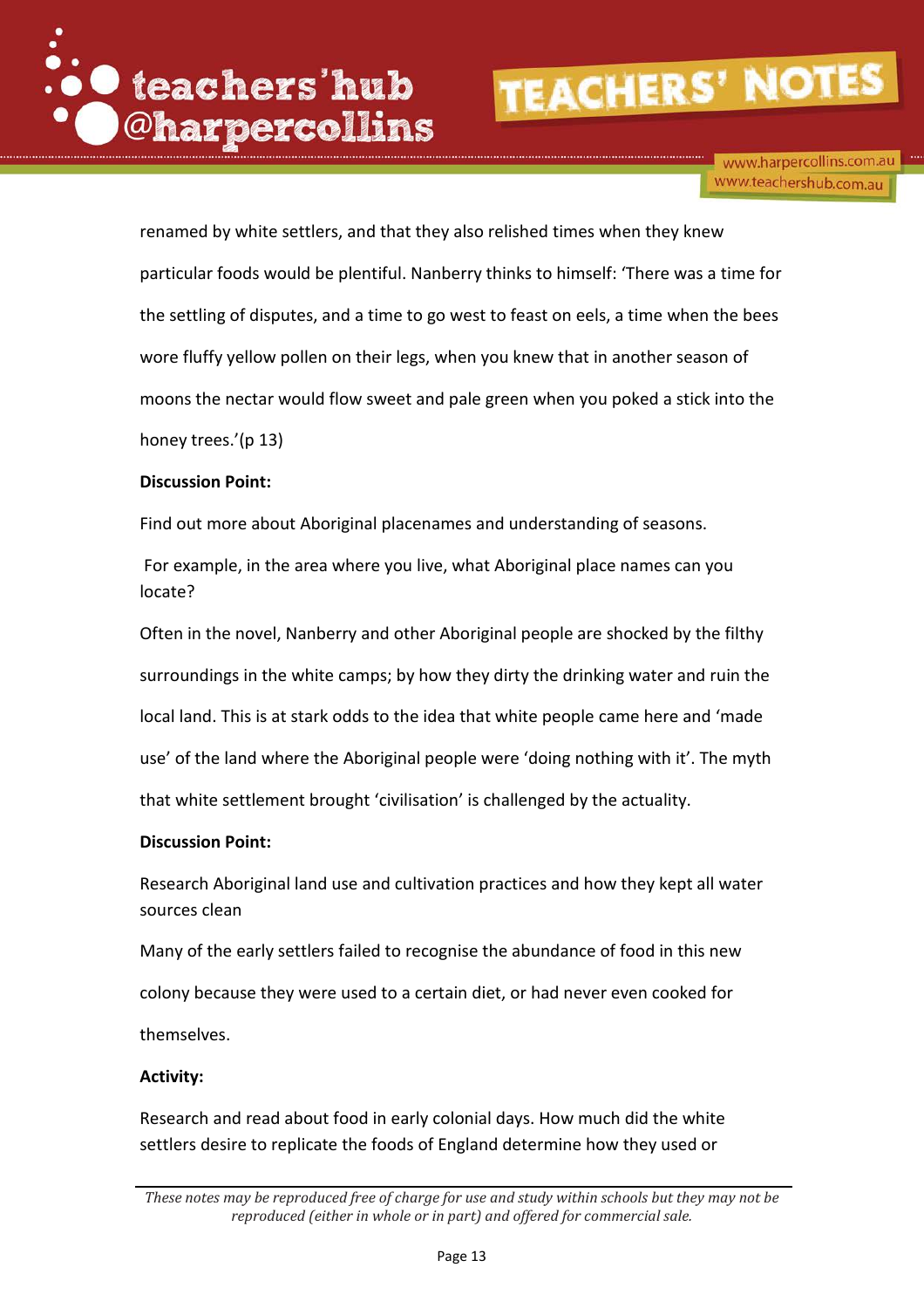

www.harpercollins.com.au www.teachershub.com.au

abused the land they found in this new country?

#### **Women's Rights**

Rachel has been betrayed by a gentleman in England and forced to endure the filthy conditions on board ship, whilst avoiding sexual approaches from those on board. When Surgeon White takes her in she's grateful for his kindness, but eventually becomes his mistress, recognising that he can never make her his wife. Like Maria, her future lies at the mercy of often corrupt men, until her marriage to John Moore offers her security and freedom.

#### **Discussion Point:**

How were women treated in these early colonial days? Read the stories of other colonial women (such as Mary Bryant and Mary Reibey) and how they traversed the tenuous border between civilisation and savagery which many of them had to endure. [See for example 'Convict Women in Port Jackson'.

<http://australia.gov.au/about-australia/australian-story/convict-women-inportjackson>]

Rachel and Maria have few rights, and yet like other women they made an often

unacknowledged contribution to such early development.

#### **Discussion Point:**

Discuss how women's roles, often in a domestic sphere are underrecognised.

### KEY QUOTES

The following quotes relate to some of the Themes above. You might like to present any one of them (or two related quotes) to your students as a catalyst for further discussion, or as the subject of an essay outlining how the quote reflects a theme which is central to this novel:

'It seemed this man would decide what 'Nanberry, he thought. I am no pet. I am

*These notes may be reproduced free of charge for use and study within schools but they may not be reproduced (either in whole or in part) and offered for commercial sale.*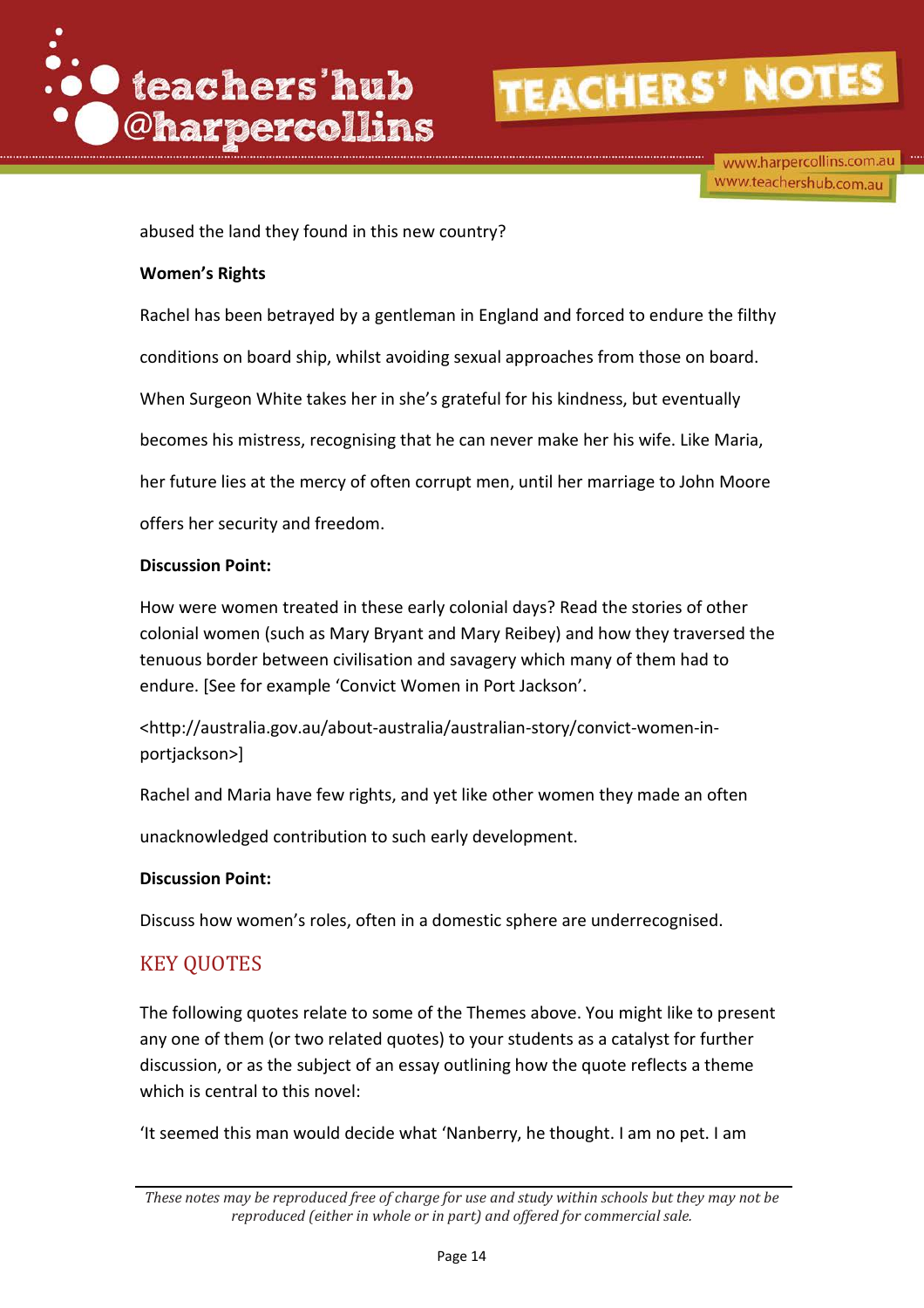

www.harpercollins.com.au www.teachershub.com.au

would happen to him now.' (p 54) Nanberry Buckenau. Nanberry.' (p 74)

'He was free! He was Nanberry! He was Nanberry ... White.

He stopped running, found the bush where he had stripped off and reached for his

clothes, then returned to his father's house.' (p 176)

'And he had new people now. He was learning to be English'. (p 64)

'And by then he would really be Andrew, and English. Nanberry would be gone.' (p 66)

'Who was Nanberry, really?' (p 210)

'The sea and sky seemed to whirl around him. It was as though his past life had

slapped him in the face.' (p 82)

'The world he had known was gone, even if some of its people had survived.' (p 85)

'His sense of being an outsider began to ease.' (p 214)

'But why did the English need to store so 'The weekly ration was only two pounds of

much? ... The whole world was food. Why keep it shut up in here?' (p 65)

'What magic had made plants grow in straight lines?' (p 54)

flour now, two pounds of salt meat or ten pounds of fresh fish, and a cup of rice-and weevils or dried peas-and-weevils. It was enough to keep a man alive, but only just.' (p 102)

'Well, fresh food had saved their lives. But most convicts and marines were too stupid and too lazy to grow their own.' (p 16 )

'He watched carefully to try to understand 'He'd thought he'd understood the English what she meant. This was a new world. He world. But once again he had been made to had to learn its rules.'(p 58) realise that he could see only the edges.' (p 209)

'Thank you for teaching me to see the land around me.' (p 273)

*These notes may be reproduced free of charge for use and study within schools but they may not be reproduced (either in whole or in part) and offered for commercial sale.*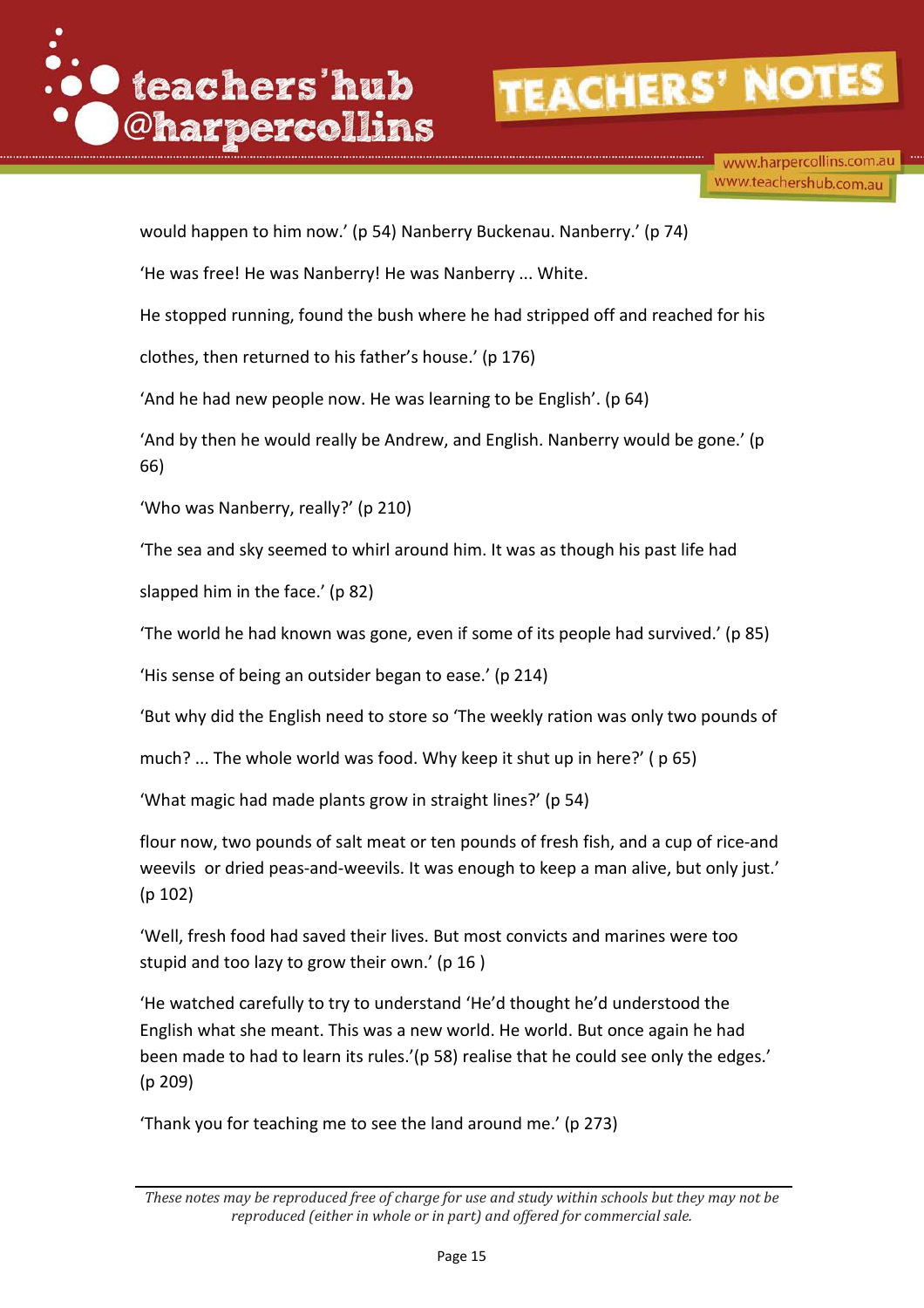

www.harpercollins.com.au www.teachershub.com.au

'She took up her broom, and began to sweep the hard dirt floor as clean as she could

make it. Natives might be lurking, and smallpox and starvation, but at least she

could keep her house clean.'(p 28)

'But Nanberry could never be a warrior now, unless Arabanoo did the ceremony alone.

Nanberry would never be allowed to carry spears, never be able to marry. Would he be a boy forever without the proper rites?' (p 47)

'It was time that he became a man.' (p 211)

'How could this girl think that this collection 'Where there had been cabbage-tree huts, of huts and convicts on the edge of the there were stone warehouses, stout

wilderness could ever be a town?' (p 123) cottages, and wharves not with one poor

vessel hired to ship convicts, but ship upon ship ... It was...big.'(p 266-7)

'Strange that one of the first English words 'Life would go on in its proper seasons, as it he heard a native child say should be dead. always had before. His people belonged to

But that is what we have brought them, he this land. The ghosts would surely go away.' thought. Death.' (p 51) (p 4)

'It was a scene from Hell.' (p 110)

### CURRICULUM TOPICS

#### • **Language and Literacy**

Colloquialisms of the era give a tangible sense of the times.

#### **Activity:**

Make a list of all the uncommon words or expressions and try to guess their

meaning from the context in which they appear. Then check their meanings in a

dictionary.

*These notes may be reproduced free of charge for use and study within schools but they may not be reproduced (either in whole or in part) and offered for commercial sale.*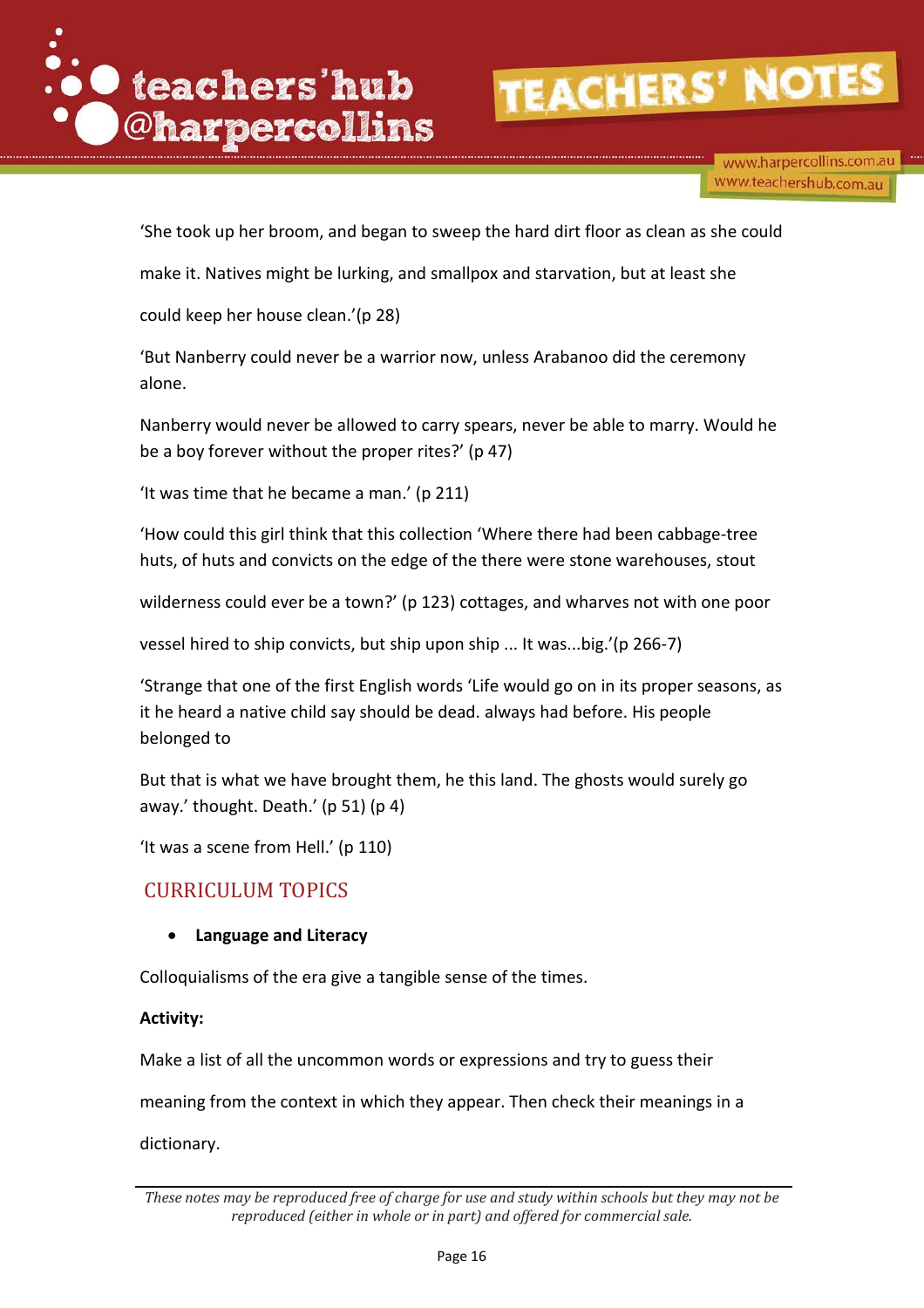

www.harpercollins.com.au www.teachershub.com.au

Which other expressions do you know, which date from an earlier era, and are not used now?

This novel is a work of Historical Fiction or 'Faction' — a genre which relies on the

author weaving together fact and fiction seamlessly. In it the life of Nanberry and

others such as Surgeon White, Rachel Turner, John Moore and Bennelong form the

framework on which the fiction is hung.

#### **Discussion Point**:

Jackie French has kept to historical facts, and wherever possible used the words recorded, but also added more detail and minor characters to keep the book fictional.

How much did you recognise from the history you have read?

What was similar and what was different to actual events or people?

Discuss the writing of historical fiction with your students, with reference to some of the articles on writing such fiction in the Bibliography below.

#### **Narrative Structure** —

The novel follows a chronological structure. However it does allow the various narrators to recall or to 'flashback' to incidents in the past which are significant in the background or framing narrative.

#### **Activity:**

Create a timeline of all the incidents referred to in the book.

Multiple Narrative Points of View are presented — the book has chapter headings

indicating that they are written from the perspective of different characters, albeit

each are in third person. The Prologue and Chapter 1 are from Nanberry's

perspective, detailing the life he lived before the white men came; Chapter 2 is

written from the perspective of Surgeon White; 3-4 Maria; 5 Surgeon White; 6

*These notes may be reproduced free of charge for use and study within schools but they may not be reproduced (either in whole or in part) and offered for commercial sale.*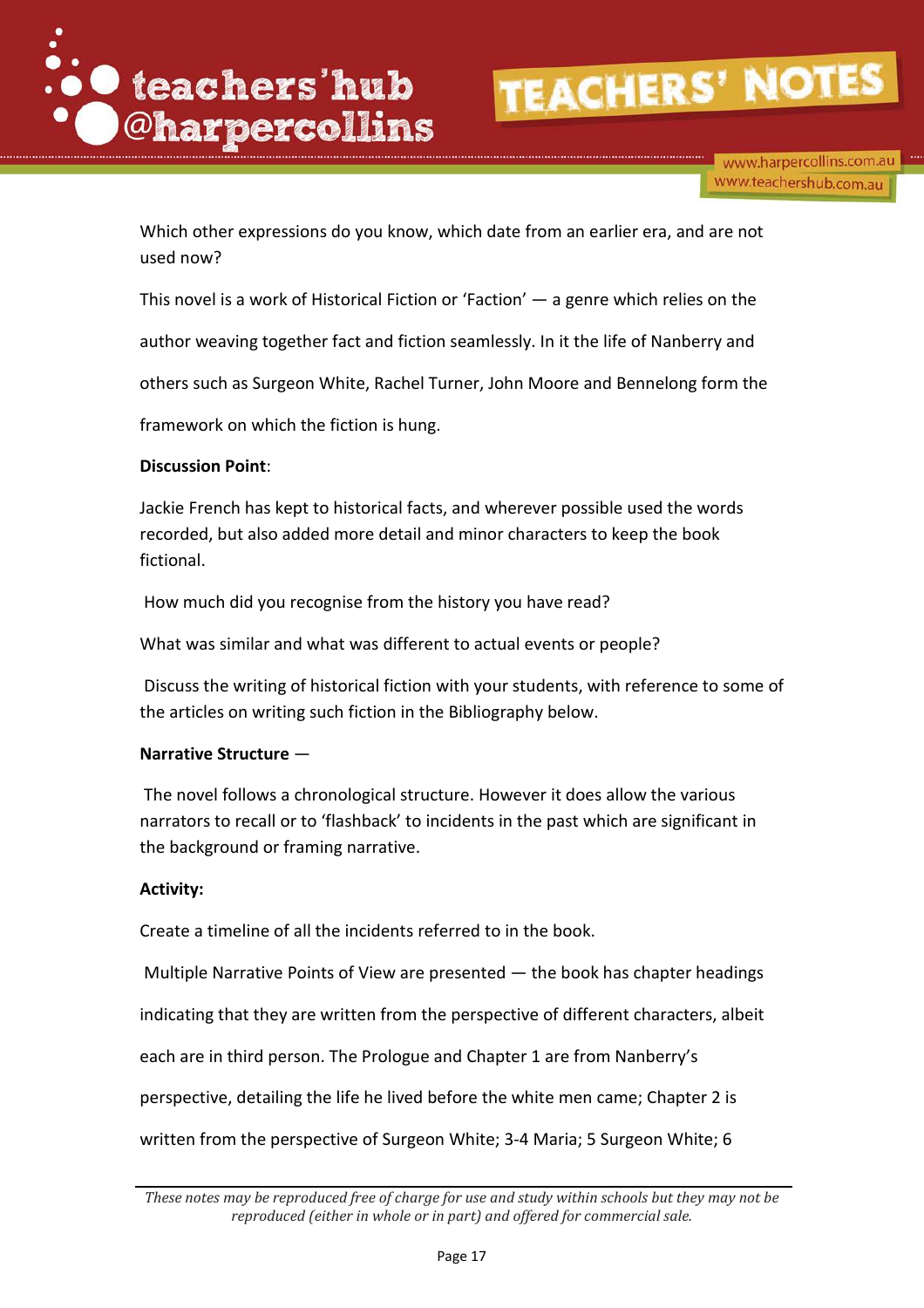

www.harpercollins.com.au www.teachershub.com.au

Nanberry; 7-8 Maria; 9 Surgeon White; 10 Nanberry; 11 Surgeon White; 12 Nanberry; 13 Maria; 14 Nanberry; 15 Maria; 16-17 Nanberry; 18 Maria; 19 Surgeon White; 20 Andrew/Nanberry; 21 Surgeon White; 22-4 Nanberry; 25 -7 Surgeon White; 28 Rachel; 29 Surgeon White; 30 Rachel; 31-2 Nanberry; 33 Rachel; 34-5 Nanberry; 36 Rachel; 37-41 Nanberry; 42-4 Rachel; 45 Surgeon White; 46 Nanberry; 47 Surgeon White; 48 Rachel; 49 -50 Nanberry; 51 -3 Rachel; 54-5 Andrew ; 56 Rachel; 57 Andrew; 58 -9 Rachel; 60 Nanberry; Epilogue Captain Andrew White.

### **Discussion Point:**

What effect does the telling from these multiple perspectives have on this narration? And why do you think Jackie French chose to tell all these stories in third person rather than in first person? What advantage does this give the narrator?

#### **Activity:**

Choose a chapter and describe the incidents from the point of view of another character. How different would the telling have been?

The Cover of a book is an ideogram for the contents and a marketing tool as well.

#### **Activity:**

Create a new cover for the work drawing on either theme or incident to create the image. Use techniques such as collage. Write a blurb for the back cover of the book as well.

A portrait of 'Nan.bar.ree painted for a dance' by a 'Port Jackson painter' is held by the national History Museum in the UK <http://www.nhm.ac.uk/jdsml/natureonline/ firstfleet/search.dsml?lastDisp=list&stype=kword&keyword=600&notes=true &beginIndex=1> Students might examine the portrait as background to discussion of his life.

*These notes may be reproduced free of charge for use and study within schools but they may not be reproduced (either in whole or in part) and offered for commercial sale.*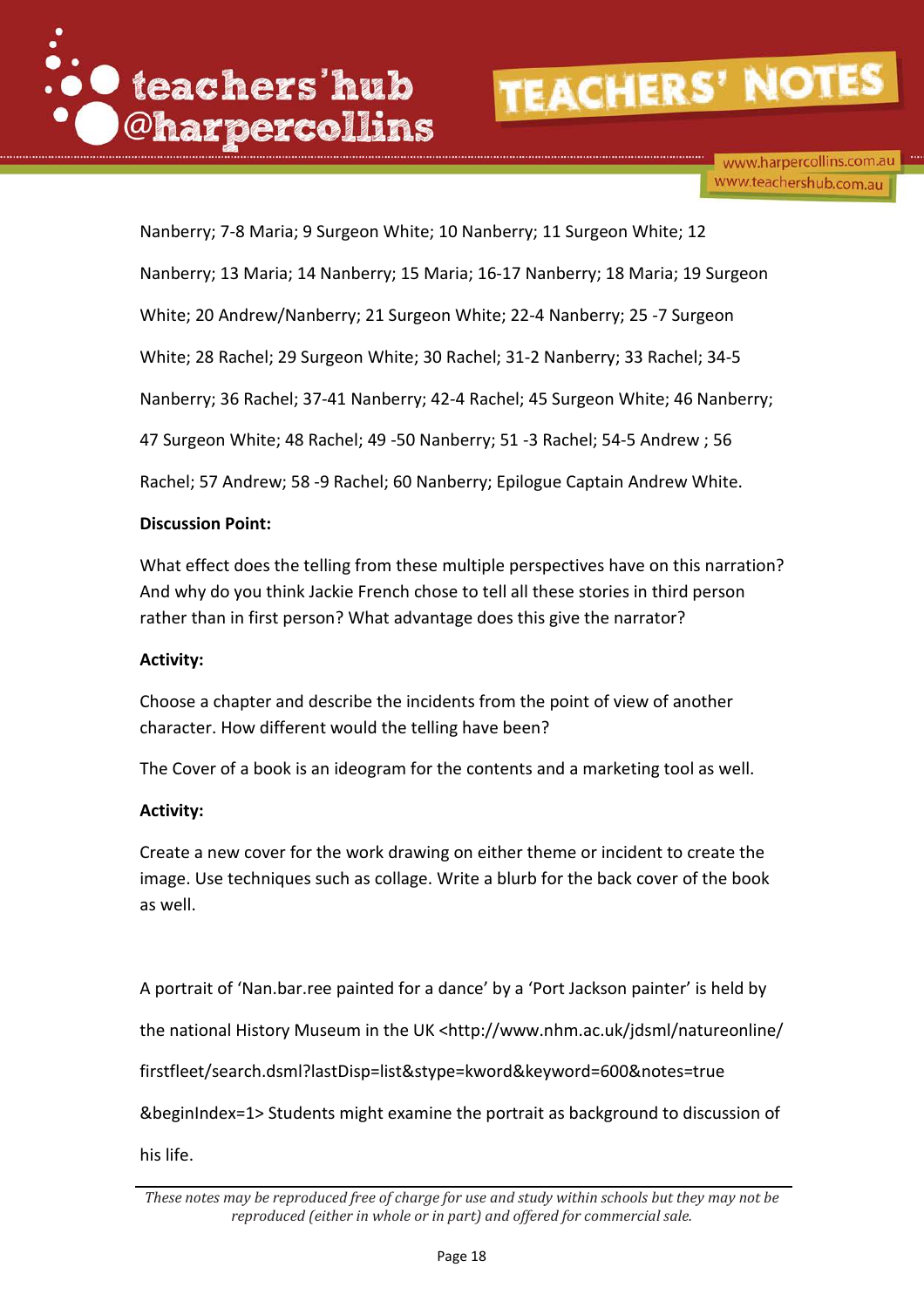

www.harpercollins.com.au www.teachershub.com.au

#### **SOSE**

Whose History? —There are many versions of history as the Themes above would suggest. In the Bibliography below there are websites tracing Australian history from Indigenous and women's perspectives as well as from the Eurocentric male views which often feature in such historical overviews. How different is the Aboriginal view of a particular incident likely to be from that told by a European convict, soldier or official?

#### **Activity:**

Choose an incident referred to in the novel in the chapters headed 'Surgeon White' and then re-write part of that chapter from the perspective of Nanberry. Social Class —Initially Australia was a country inhabited by Aboriginal people, then convicts, officers, explorers, surveyors, and later free settlers, and new immigrants. Divisions between these various groups arose, based on wealth, power, race and religion. Many became socially 'upwardly mobile' in this new colony where the past could be erased or at least forgotten. For example, Mr Moore (a former carpenter) becomes one of the most respected and prosperous settlers as does his wife Rachel (a former convict).

#### **Discussion Point**:

Imagine Surgeon White's reaction if he had returned to Australia? His son Andrew notes that the Moore home is much larger than his own father's. Ironically, those who prospered in this colony often surpassed the success of those at home.

#### **Discussion Point:**

*These notes may be reproduced free of charge for use and study within schools but they may not be reproduced (either in whole or in part) and offered for commercial sale.*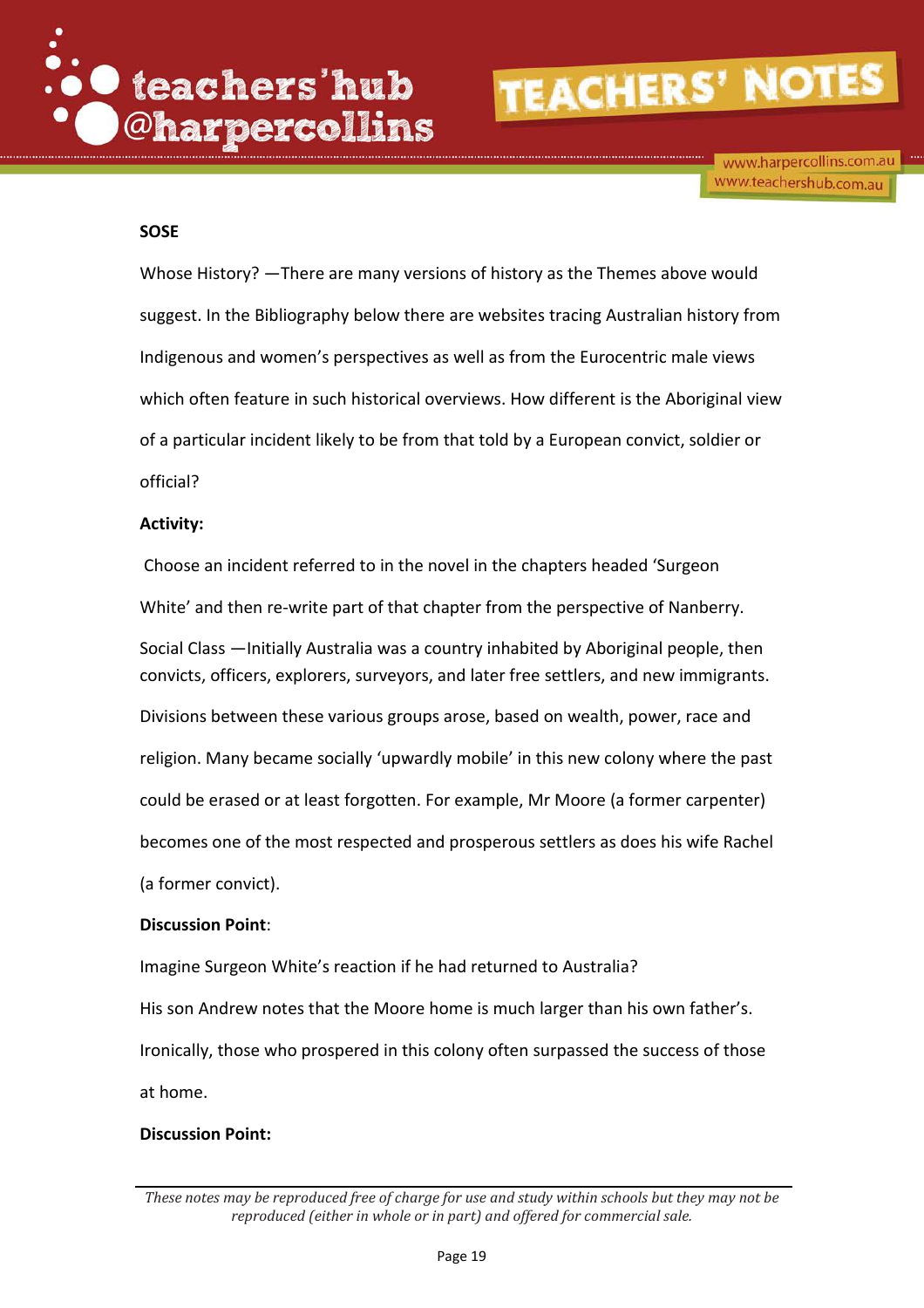

www.harpercollins.com.au www.teachershub.com.au

Such class mobility was denied to most Aboriginal people partly because class had no real value to them and also because they were denied the most fundamental rights and powers.

Values —This novel is about a conflict between different sets of values. Nanberry

has been raised to value communal relationships, to respect the land and his elders;

to value becoming a warrior. Surgeon White has a sense of duty but also a moral

compass based on his own superiority and his need for a 'position' in society.

Activity: Create a table and list some of the values demonstrated in any of the scenes

or events in this book with a corresponding quote to illustrate each one.

Individual/Community —

This is one of the most fundamental differences between Aboriginal and white society. The latter value individual responsibility; the former believe in community responsibility.

#### **Activity:**

Read more about this difference.

### FURTHER POINTS FOR DISCUSSION

Surgeon White creates a peculiar 'family' in his hut – an Aboriginal foster son, a convict mistress, an illegitimate son; a pet possum. The tragedy is that he refuses to regard his family as anything more than temporary. He not only willingly leaves them, but also causes the separation of mother and child, and denies his foster son any recognition.

#### **Discussion Point:**

Invite students to discuss the notion of family. 'The fact that Surgeon White can leave Rachel, his son Andrew, and foster son Nanberry with only a sense that he must provide for their financial welfare is indicative of his acculturation with a sense

*These notes may be reproduced free of charge for use and study within schools but they may not be reproduced (either in whole or in part) and offered for commercial sale.*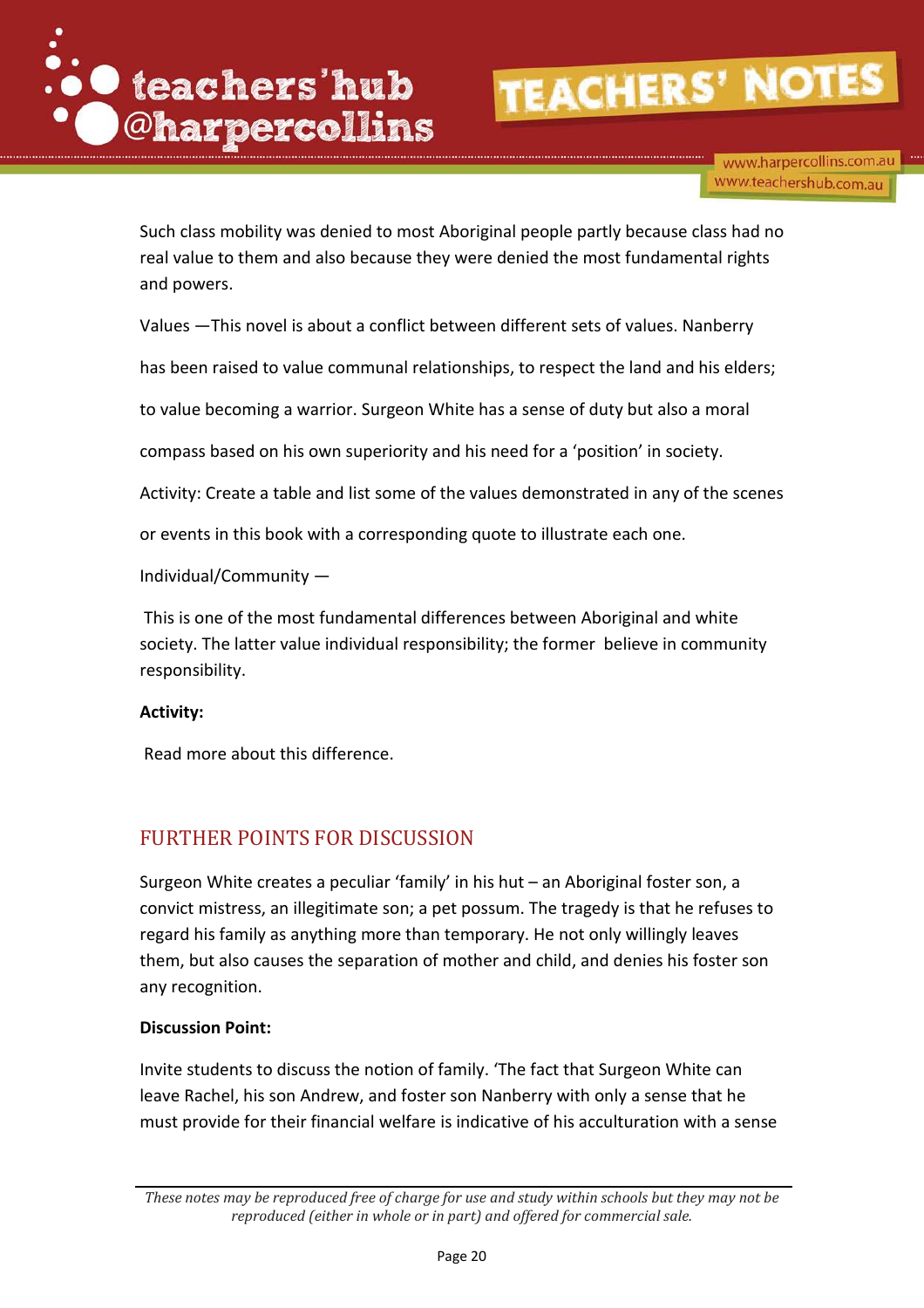

www.harpercollins.com.au www.teachershub.com.au

of duty rather than a true sense of family feeling.'

#### **Debate.**

The position of women in colonial society is starkly presented in this novel. If convict

men were badly treated, women had virtually no rights at all. When Maria's husband

Jack dies, she has no right to his land and is nearly sold as a slave prior to being rescued by John Moore on behalf of Rachel.

#### **Discussion Point:**

Discuss with reference to further reading and analysis of the plight of particular women.

The conditions on board the convict ships were truly appalling. Apart from isolated instances, there were precious few who cared about their welfare, and corruption and brutality were rampant.

#### **Discussion Point:**

Were you shocked or surprised by the conditions? Did you know that sometimes food was withheld from prisoners and supplies sold for profit? Read more about this history.

'Father White could read as well as write, but not him or Rachel. Why did a sailor or a woman need to read?' (p 208)

#### **Discussion Point:**

Nanberry's acceptance of this lack of literacy is casually mentioned here, and yet is a fundamental point in the novel. For in depriving them of education, men in colonial society effectively denied both Aboriginal people and women a fundamental right, the lack of which hampered their access to power and security.

This text includes references to a number of European events which early settlers were far removed from but which affected their lives as well. Read for example, about the battle of Waterloo, which Andrew White has fought in before returning to Australia.

*These notes may be reproduced free of charge for use and study within schools but they may not be reproduced (either in whole or in part) and offered for commercial sale.*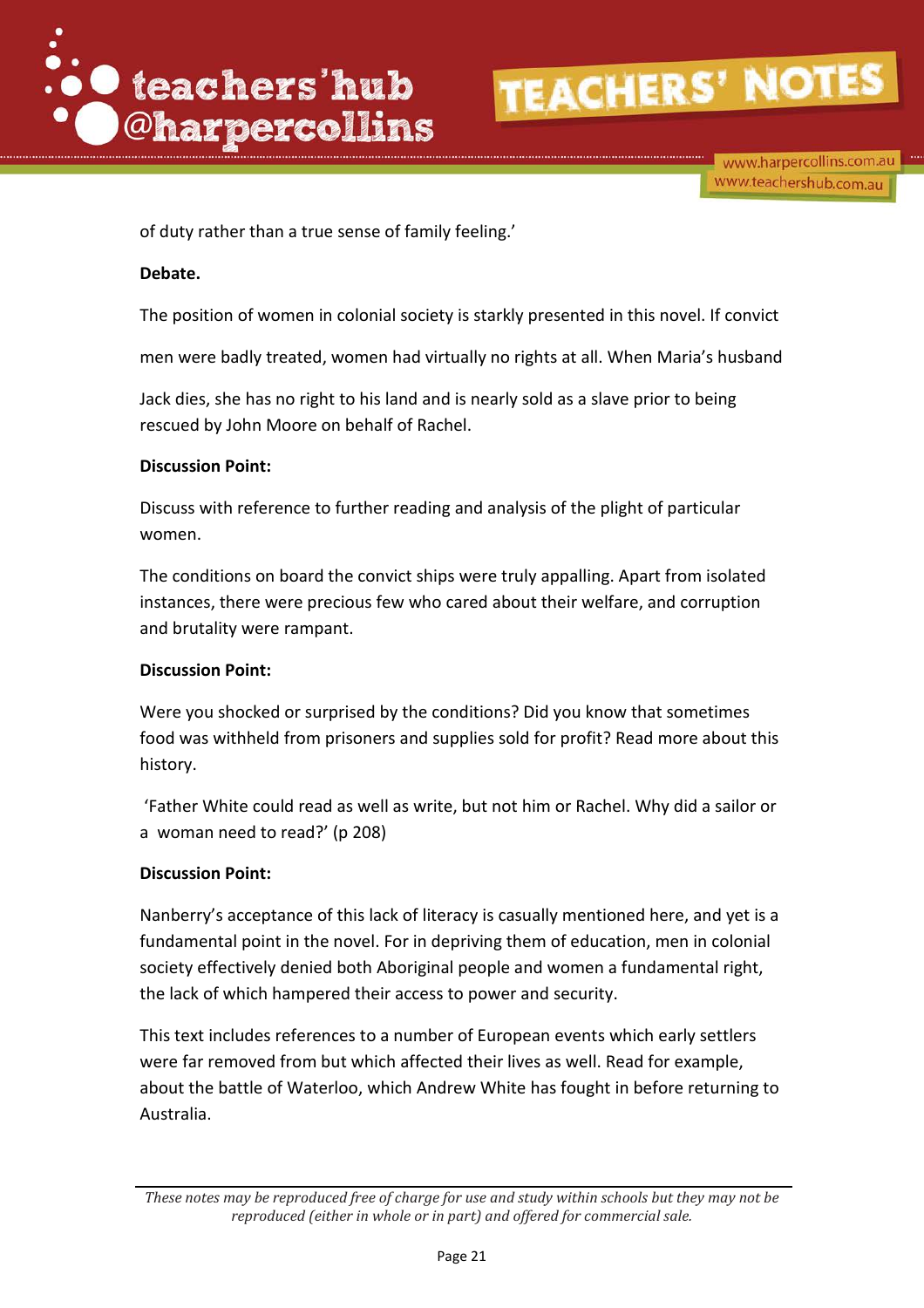

www.harpercollins.com.au www.teachershub.com.au

#### **Discussion Point:**

How was the development of the settlement influenced by events in Europe?

Medical science was still primitive in the late seventeenth century, but Surgeon White is advanced in his advocating the need for fresh fruit and vegetables in one's diet, in his use of antiseptic and in searing wounds to prevent infection (albeit a radical treatment without anaesthetic), and in his willingness to try Aboriginal herbal remedies.

#### **Discussion Point:**

Research and read about medical treatment in early Australia.

Read other novels about first 'settlement' [See Bibliography below] and compare them to this one.

#### **Discussion Point:**

What common threads did you identify in their telling?

At its heart, this novel is about the interaction between white and black people in early settlement days and how that might be related to the development of this relationship since then.

#### **Discussion Point:**

What did it say about white/black relations?

This novel canvasses many subjects and issues.

#### **Discussion Point:**

What was the major idea that this novel conveyed to you as a reader?

Was it a tragic or a hopeful novel?

#### NOTES ON THE TEXT

At the back of the book, there are extensive Notes (pp 278-305) by the author Jackie French and References (pp 305-7), on many of the historical and cultural issues

*These notes may be reproduced free of charge for use and study within schools but they may not be reproduced (either in whole or in part) and offered for commercial sale.*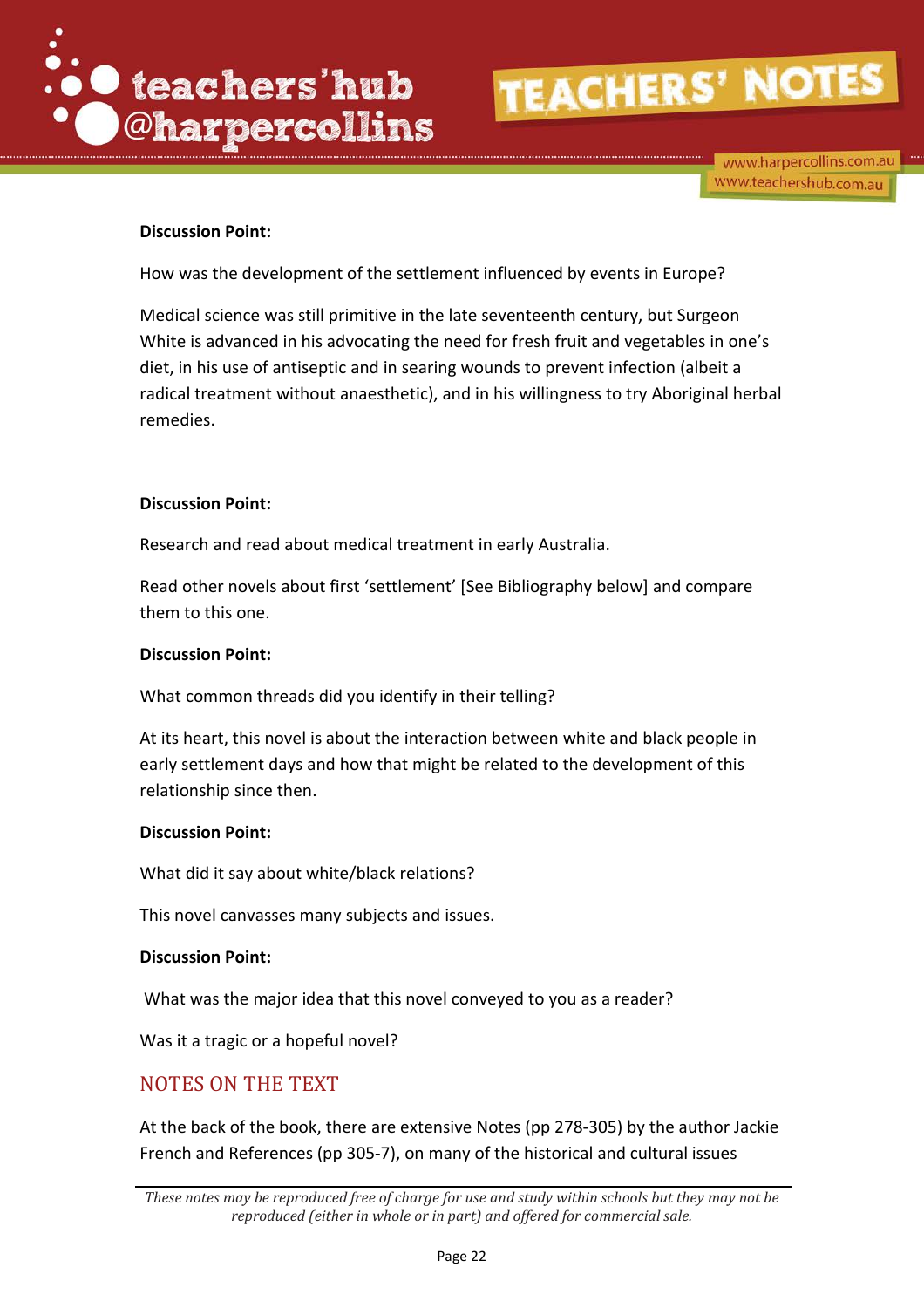

www.harpercollins.com.au www.teachershub.com.au

referred to in this text. This should be an invaluable resource to teachers in using the book, in conjunction with these notes, in the classroom.

### BIBLIOGRAPHY

#### **Fiction for Older Teenagers**

Adelaide, Debra Serpent Dust Vintage, 1998.

Crew, Gary, Strange Objects Mammoth, 1991.

Flanagan, Richard Gould's Book of Fish Pan Macmillan, 2001.

Scott, Kim, That Deadman Dance Pan Macmillan, 2010.

Svendsen, Mark Poison Under Their Lips Lothian, 2001.

#### **Non-Fiction**

Horton, David, The Encyclopaedia of Aboriginal Australia (2 vols), Aboriginal Studies Press, Canberra, ACT, 1994.

Brasch, Nicolas Eyewitness to Australian History Series 2009, 2007.

Crew, Gary, 'Fiction, Nonfiction and the Limits of Faction' Magpies, Vol 19, Issue 2, May 2004, pp 8-10.

Disher, Garry & Caswell, Brian, 'Looting the Past & Predicting the Future' in Time Will Tell: Children's Literature into the 21st century: Proceedings from the Fourth National Conference of the Children's Book Council of Australia Adelaide, 1998, edited by Sieta van der Hoeven. CBCA, 1998, pp 81-5.

Gleeson, Libby, 'Writing Historical Fiction My Story Series' Magpies Vol 16, No 4, September 2001, pp 12-14.

Hughes, Robert, The Fatal Shore Vintage, 2003, 1986.

Lively, Penelope, 'Bones in the sand' in Innocence and experience edited by Barbara Harris & Gregory Macguire, (Comp. & ed.), NY, Lothrop, Lee & Shepard, 1987, pp 13- 21.

*These notes may be reproduced free of charge for use and study within schools but they may not be reproduced (either in whole or in part) and offered for commercial sale.*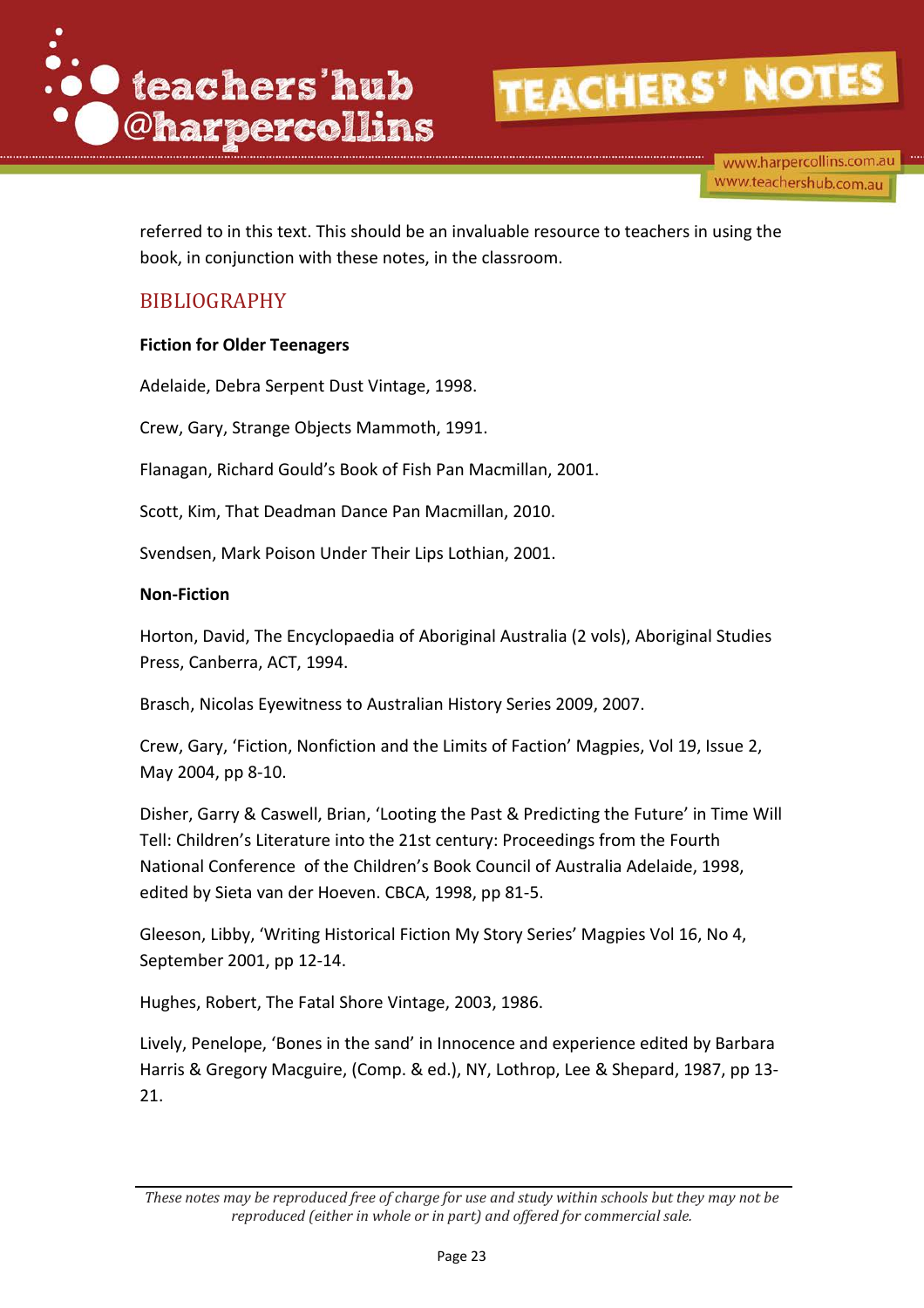

www.harpercollins.com.au www.teachershub.com.au

'Parting the Veil: Writing Historical Fiction Comments by Three Writers' Magpies, Vol 21, Issue 2, May 2006, pp 4-6, 8-9.

The Little Red Yellow Black Book by Bruce Pascoe with AIATSIS Aboriginal Studies Press, Canberra, ACT, 2008.

Reynolds, Henry, The Other Side of the Frontier UNSW Press, 2006.

Wheatley, Nadia, 'History Alive' Magpies Vol 16, No 4, September 2001, pp 8-11.

#### **Websites**

Aboriginal Bush Foods :- <http://www.rbgsyd.nsw.gov.au/plant\_info/aboriginal\_bush\_foods>

Aboriginal Culture

<http://www.aboriginalculture.com.au/index.shtml>

Australian Aboriginal Food

<http://www.gondwananet.com/australian-aboriginalfood.html>

Australian Aboriginal History Timeline

http://www.creativespirits.info/aboriginalculture/history/aboriginal-historytimeline.html

Australian History! in Pictures and Narratives

http://www.australianhistorypictures.com/AustralianHistoryPictures.com/WELCOM E.html

Australian History Timelines Compiled by Jackie Miers

*These notes may be reproduced free of charge for use and study within schools but they may not be reproduced (either in whole or in part) and offered for commercial sale.*